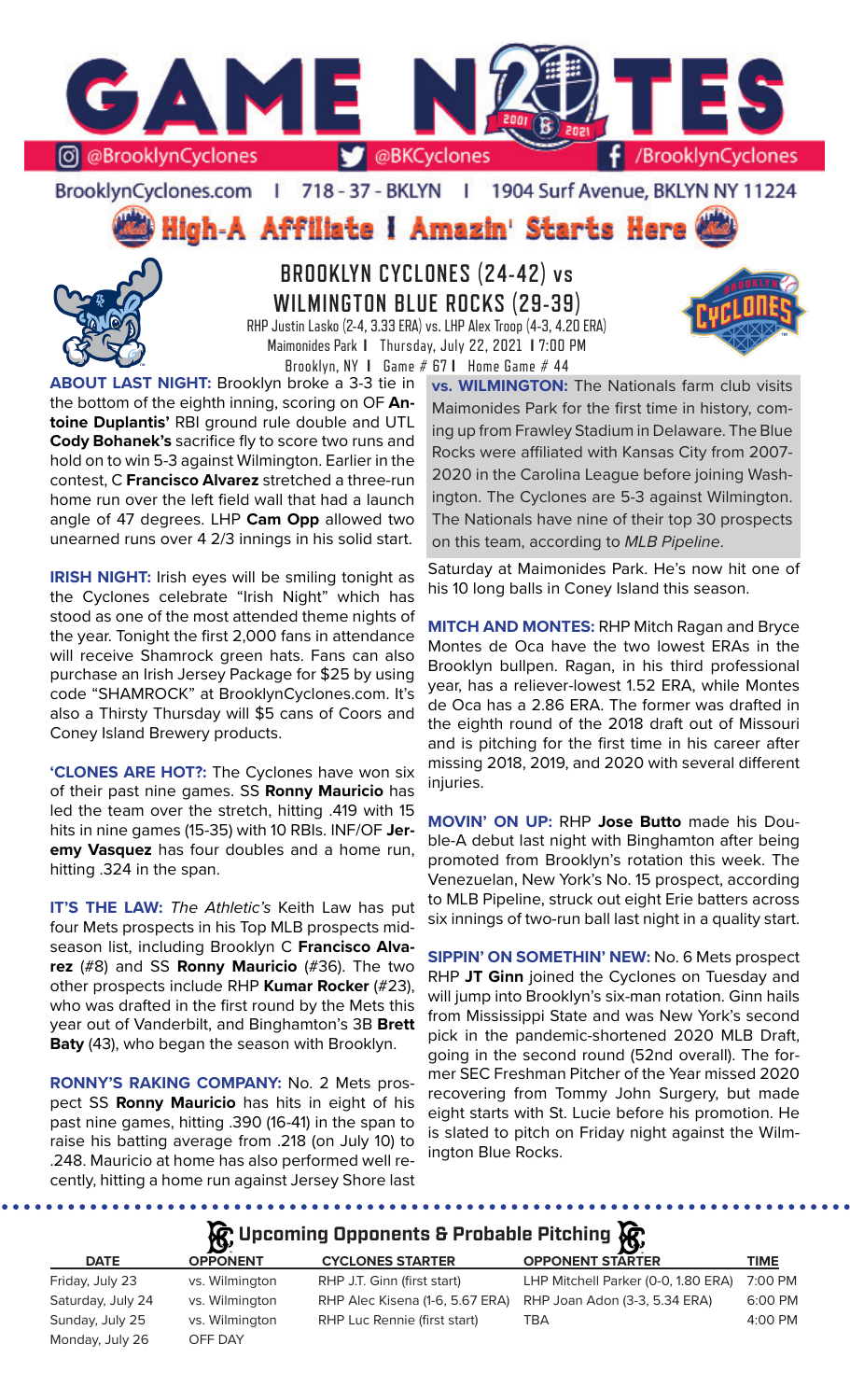### **JULY 22 VS JERSEY SHORE STARTING PITCHER PAGE 2**



# # 47 JUSTIN LASKO RHP

**Height:** 6-4 **Weight:** 208 **Bats**: Right **Throws**: Right **Date of Birth:** March 16, 1997 **Age**: 24 **Hometown:** Bridgeport, CT **College: UMass How Obtained:** Mets 30th-round pick, 2019

**LAST TIME OUT:** Lasko got right back on track against Jersey Shore, tallying his five quality start for the Cyclones. The Connecticut native struck out a career-high-tying eight batters for the third time this season in the six shutout innings performance.

**AGAINST THE ROCKS:** Lasko has made two starts against Wilmington this season, combining for 12 innings and two earned runs, striking out eight and walking two with no long balls allowed.

**QUALITY AND QUANTITY:** Lasko owns five quality starts for Brooklyn, becoming the first arm to accomplish the feat on June 15 in Wilmington.

**LASTING START:** Lasko turned in an eight-inning, eight-strikeout performance against Daytona on May 26 for St. Lucie. It was the longest outing of his professional career.

**NEW MAN:** Lasko broke camp with St. Lucie as a starter/ piggybacker. The righty pitched 23 innings and posted 25 strikeouts with a 1.96 ERA. He allowed four walks and two home runs with an opponents average of .185.

**2019:** Lasko pitched 10 times for Brooklyn, posting a 1.43 earned run average in all relief appearances. He was called up to Low-A Columbia and made 11 appearances (one start), posting a 2.57 ERA.

**MADDUX MAN:** Lasko, during his time with UMass, pitched a "Maddux" on April 12, 2019, earning a complete-game shutout while throwing just 96 pitches against George Washington.

**COLLEGE:** The UMass product pitched for four seasons with the Minutemen before earning a senior season draft selection by the Mets. In his final campaign, he led the Atlantic 10 Conference in innings (88.1), complete games (4),

|             |              |            |     |                      |                | <u> EUEI UAME-DI-UAME</u> |                |                |             |            |
|-------------|--------------|------------|-----|----------------------|----------------|---------------------------|----------------|----------------|-------------|------------|
|             |              |            |     |                      |                | High-A Brooklyn Cyclones  |                |                |             |            |
| <b>DATE</b> | <b>OPP</b>   | <b>DEC</b> | IP  | н                    | R              | ER                        | BB             | ĸ              | HR          | <b>AVG</b> |
| 7/17        | JS           | W          | 6.0 | 3                    | 0              | $\mathbf 0$               | 0              | 8              | $\mathbf 0$ | .223       |
| 7/10        | @HV          | L          | 5.1 | 5                    | 5              | 5                         | 1              | 6              | 3           | .234       |
| 7/3         | @ ABD        |            | 6.0 | 4                    | 0              | 0                         | 2              | 5              | $\Omega$    | .234       |
| 6/27        | <b>JS</b>    | L          | 6.0 | 8                    | 3              | 3                         | 0              | 6              | 0           | .240       |
| 6/20        | @ WIL        | W          | 6.0 | 6                    | 1              | 1                         | $\overline{2}$ | 4              | 0           | .213       |
| 6/15        | @ WIL        |            | 6.0 | 3                    | 1              | 1                         | 0              | 4              | 0           | .193       |
| 6/9         | vs. HV       | L          | 5.2 | 4                    | 3              | 3                         | 1              | 8              | 2           | .216       |
| 6/2         | @ JS         | L          | 5.0 | 4                    | 4              | 4                         | 1              | 3              | 1           | .235       |
|             |              |            |     | Low-A St. Lucie Mets |                |                           |                |                |             |            |
| 5/26        | vs. DBT      |            | 8.0 | 5                    | 1              | 1                         | 0              | 8              | 1           | .185       |
| 5/20        | @PMB         | W          | 5.0 | 2                    | O              | 0                         | $\overline{2}$ | 6              | $\Omega$    | .189       |
| 5/14        | @DBT         |            | 6.0 | 5                    | 2              | $\overline{2}$            | 1              | 4              | 0           | .216       |
| 5/7         | vs. JUP      | W          | 4.0 | 3                    | $\overline{2}$ | $\overline{2}$            | 1              | $\overline{7}$ | 1           | .200       |
|             | K%           |            |     |                      | BB%            | HR/9                      |                |                |             |            |
|             |              |            |     |                      |                |                           |                |                |             |            |
|             | 25%          |            |     |                      | 4.0%           |                           | 1.17           |                |             |            |
|             | <b>BABIP</b> |            |     |                      | GB%            | <b>FIP</b>                |                |                |             |            |
|             | .263         |            |     | 4.00                 |                |                           |                |                |             |            |
|             |              |            |     |                      | 56.9           |                           |                |                |             |            |

**2021 GAME-BY-GAME**

### **LASKO'S SEASON AND CAREER HIGHS**

|                              | Career                        |
|------------------------------|-------------------------------|
| <b>Strikeouts</b>            | 8 (3x, 7/17 vs. Jersey Shore) |
| <b>Double Digit K Games</b>  | None                          |
| <b>High Hits, Game</b>       | 5 (5/20/21 at Palm Beach)     |
| High HR, Game                | 3 (7/10/21 at Hudson Valley)  |
| <b>High Runs, Game</b>       | 4 (6/2/21 @ Jersey Shore)     |
| <b>High Walks, Game</b>      | 2 (3x,5/29/21 at Palm Beach)  |
| <b>Innings Pitched, Game</b> | 8.0 (5/26/21 vs. Daytona)     |
| <b>Complete Games</b>        | None                          |
| <b>Shutouts</b>              | None                          |
|                              |                               |

|                 |                   |                         | <b>CATCHER ERA</b>                                    |           |          |                     |            |
|-----------------|-------------------|-------------------------|-------------------------------------------------------|-----------|----------|---------------------|------------|
| <b>NAME</b>     | G                 |                         | ER                                                    | INN       |          | ERA                 |            |
| Alvarez         | 22                |                         | 110                                                   | 156       |          | 6.35                |            |
| Gaddis          | 1                 |                         | 2                                                     | 9         |          | 2.00                |            |
| Mena            | 11                |                         | 37                                                    | 91        |          | 3.66                |            |
| Senger          | 9                 |                         | 44                                                    | 81        |          | 4.89                |            |
| Uriarte         | 21                |                         | 82                                                    | 159.1     |          | 4.63                |            |
|                 |                   |                         | <b>CYCLONES STARTING PITCHER BREAKDOWN</b>            |           |          |                     |            |
| <b>STARTER</b>  |                   |                         | <b>GS Quality StartsRun SupportRS/Start BC Record</b> |           |          |                     |            |
| Butto, Jose     | 10                |                         | 41                                                    |           | 4.1      |                     | $4-6$      |
| Grey, Connor    | 4                 | 1                       | 21                                                    |           | 5.2      |                     | $3-1$      |
| Griffin, David  | 1                 | 0                       | 8                                                     |           | 8.0      |                     | $O-1$      |
| Kisena, Alec    | 11                | 0                       | 49                                                    |           | 4.5      |                     | $3-8$      |
| Lasko, Justin   | 8                 | 5                       | 28                                                    |           | 4.0      |                     | $2 - 6$    |
| Opp, Cam        | 9                 | 1                       | 29                                                    |           | 3.2      |                     | $3-6$      |
| Parsons, Hunter | 1                 | 0                       | 5                                                     |           | 5.0      |                     | $1 - 0$    |
| Rojas, Oscar    | 4                 | 0                       | 21                                                    |           | 5.3      |                     | $1 - 3$    |
| Vilera, Jaison  | 12                | 0                       | 50                                                    |           | 4.2      |                     | $3-9$      |
| Walker, Josh    | 4                 | 1                       | 27                                                    |           | 6.8      |                     | $3-1$      |
| REAKDOWN        |                   |                         |                                                       |           |          |                     |            |
| W-L<br>12.10    | <b>ERA</b><br>200 | IP<br>н<br>∩ רדר<br>24C | ER<br>R<br>12C<br>110                                 | BВ<br>121 | ĸ<br>070 | ΗR<br>$\mathcal{L}$ | AVG<br>217 |

|                  | ' BROOKLYN CYCLONES PITCHING BREAKDOWN . |  |  |  |  |  |  |  |                           |                                                             |                                              |                               |  |  |  |  |
|------------------|------------------------------------------|--|--|--|--|--|--|--|---------------------------|-------------------------------------------------------------|----------------------------------------------|-------------------------------|--|--|--|--|
|                  | W-L                                      |  |  |  |  |  |  |  | ERA IP H R ER BB K HR AVG |                                                             |                                              | W-L ERA IP H R ER BB K HR AVG |  |  |  |  |
| <b>STARTERS</b>  |                                          |  |  |  |  |  |  |  |                           | 11-28  5.39  299.0  292  200  179  105  300  50  .252  HOME | 13-18 3.89 273.0 216 136 118 121 278 21 .217 |                               |  |  |  |  |
| <b>RELIEVERS</b> |                                          |  |  |  |  |  |  |  |                           | 13-14  3.85  257.0  211  137  110  149  276  14  .222  ROAD | 11-24 5.44 283.0 287 201 171 133 298 43 .258 |                               |  |  |  |  |
| <b>TOTAL</b>     |                                          |  |  |  |  |  |  |  |                           | 24-42 4.69 556.0503 337 284 254 576 64 .239 TOTAL           | 24-42 4.69 556.0503 337 284 254 576 64 .239  |                               |  |  |  |  |

**BULLPEN NOTES**

-RHP Bryce Montes de Oca owns the highest strikeout rate on the active roster (26.9%) -RHP Bryce Montes de Oca has a bullpen-lowest .222 BABIP.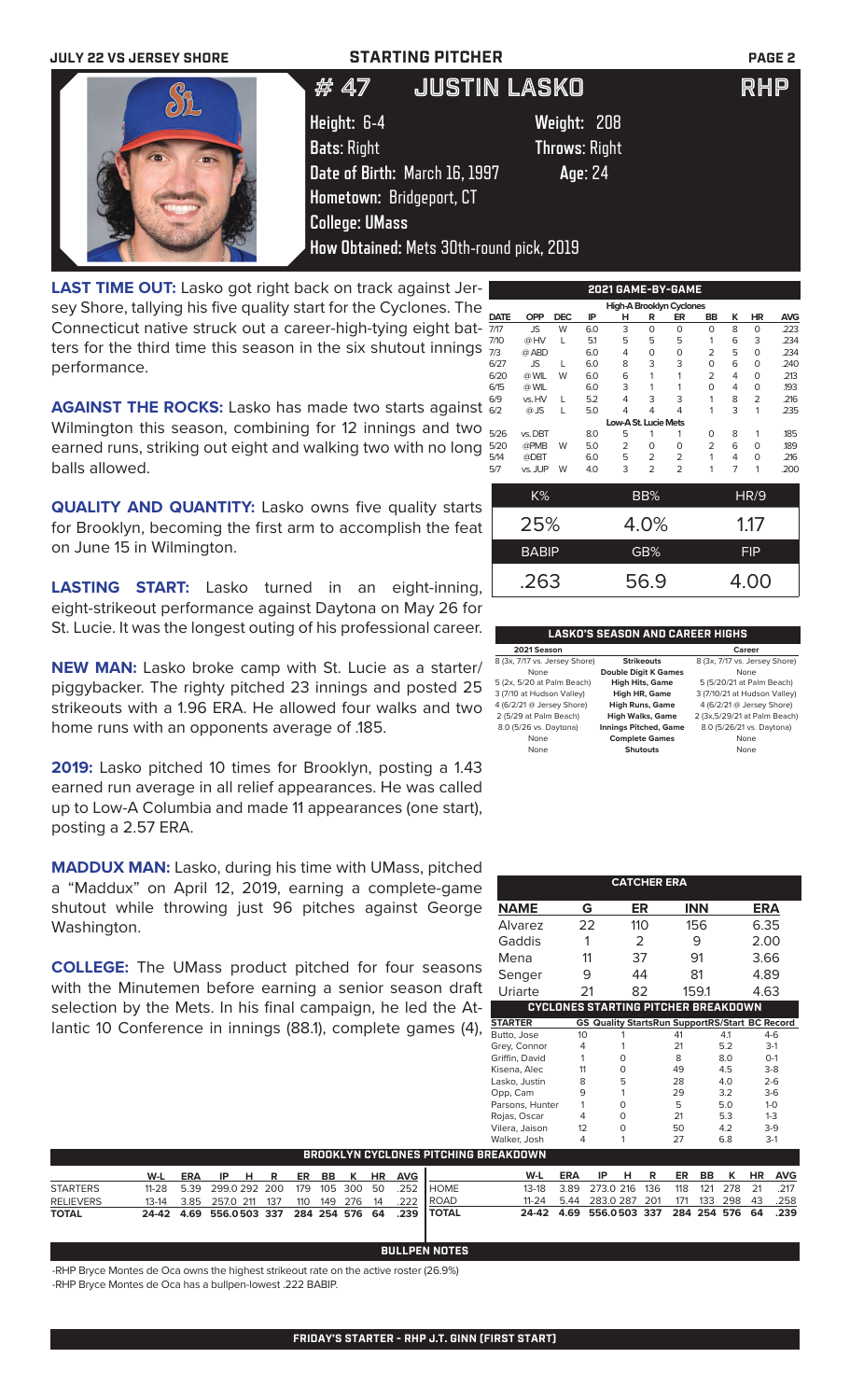| #30 FRANCISCO ALVAREZ - C                                                                   |                                                                                                                                                                       |                                                                                                                                                                                                                                                                                                                                                                                                                                                                                                                                                           | .221, 9 HR, 26 RBI, .413 wOBA, wRC+ 150                                                                                                                                           |
|---------------------------------------------------------------------------------------------|-----------------------------------------------------------------------------------------------------------------------------------------------------------------------|-----------------------------------------------------------------------------------------------------------------------------------------------------------------------------------------------------------------------------------------------------------------------------------------------------------------------------------------------------------------------------------------------------------------------------------------------------------------------------------------------------------------------------------------------------------|-----------------------------------------------------------------------------------------------------------------------------------------------------------------------------------|
| Last Game: 1-4, HR, 3 RBI, R, 3 K<br><b>RISP:</b> 10-40 (.250)<br><b>Streak: 3 G (3-12)</b> | Home: 11-67 (.164)<br><b>Road: 19-69 (.275)</b><br>vs. WIL: 10-30 (.333)                                                                                              | Last HR: 7/21 vs. Wilmington<br>Multi-Hit Games: 6 (6/30 at Aberdeen G1)<br>Multi-RBI Games: 7 (7/21 vs. Wilmington)                                                                                                                                                                                                                                                                                                                                                                                                                                      | Season High, Hits: 3 (6/6 at JS)<br>Season High, Runs: 3 (3x, 7/6 at HV)<br>Season High, RBI: 4 (6/6 at JS)<br>Season High, SB: 1 (6/3 at JS)                                     |
|                                                                                             | No. 38 prospect in the game according to MLB Pipeline                                                                                                                 | • Enters his fourth year in the Mets organizationCalled up from Low-A St. Lucie on Monday, May 2419 years old, turning 20 on November 19<br>• Ranks as the No. 1 prospect in the Mets system according to both MLB Pipeline and Baseball AmericaRanked as No. 4 catching prospect in baseball and the<br>• Hit .417 (20-48) with five doubles, two home runs, and 12 RBIs in 15 games with St. LucieStruck out seven times and walked 15went 2-for-4 in stolen bases                                                                                      |                                                                                                                                                                                   |
|                                                                                             | • Non-roster invitee to Mets Spring TrainingSigned with NYM as NDFA on July 2, 2018                                                                                   |                                                                                                                                                                                                                                                                                                                                                                                                                                                                                                                                                           |                                                                                                                                                                                   |
| ZACH ASHFORD - OF<br>#9<br>Last Game: 0-3                                                   | Home: 9-48 (.188)                                                                                                                                                     | Last HR: 5/23 vs. Hudson Valley                                                                                                                                                                                                                                                                                                                                                                                                                                                                                                                           | .198, 1 HR, 9 RBI, .326 WOBA, WRC+ 96<br>Season High, Hits: 2 (2x, 7/2 at ABD)                                                                                                    |
| <b>RISP:</b> 7-25 (.280)<br>Streak:                                                         | <b>Road: 10-48 (.205)</b><br>vs. WIL: 0-3                                                                                                                             | Multi-Hit Games: 2 (7/2 at Aberdeen)<br>Multi-RBI Games: 2 (6/30 at Aberdeen G2)                                                                                                                                                                                                                                                                                                                                                                                                                                                                          | Season High, Runs: 2 (6/6 at JS)<br><b>Season High, RBI:</b> 2 (2x, 6/30 at ABD G2)<br><b>Season High, SB:</b> 1 (3x, 7/7 at HV)                                                  |
|                                                                                             | • Drafted by the Mets out of Fresno State in the 6th round of the 2019 MLB Draft                                                                                      | Enters his third year in the Mets organizationCalled up from Low-A St. Lucie on Saturday, May 22 •<br>• Hit .340 (17-50) in 14 games with the St. Lucie Mets in 2021, collecting three doubles and six walks with a stolen base<br>• Spent his first few games as a pro with Brooklyn in 2019, hitting .136 in 16 games before being sent to the GCL Mets (37 G, .295/2/23/.413)                                                                                                                                                                          |                                                                                                                                                                                   |
| <b>CODY BOHANEK - INF</b><br>#11                                                            |                                                                                                                                                                       |                                                                                                                                                                                                                                                                                                                                                                                                                                                                                                                                                           | .202, 3 HR, 14 RBI, .322 WOBA, WRC+ 100                                                                                                                                           |
| Last Game: 0-3, R, RBI, K<br><b>RISP: 3-29 (.103)</b><br><b>Streak:</b>                     | Home: 11-52 (.212)<br><b>Road: 13-74 (.176)</b><br>vs. WIL: 6-33 (.182)                                                                                               | Last HR: 6/30 at Aberdeen G1<br>Multi-Hit Games: 4 (6/27 vs. Jersey Shore)<br>Multi-RBI Games: 3 (7/15 vs. Jersey Shore)                                                                                                                                                                                                                                                                                                                                                                                                                                  | Season High, Hits: 3 (5/5 at Asheville)<br>Season High, Runs: 2 (2x, 6/15 at Wil)<br><b>Seaon High, RBI:</b> 2 (3x, 7/15 vs. JS)<br><b>Season High, SB:</b> 1 (2x, 6/27 vs. JS)   |
|                                                                                             | exchange for OF Ross Adolph, INF Luis Santana, and C Scott Manea                                                                                                      | • Enters his third year in the Mets organization and his fifth as a professionalTraded from Houston to the Mets in January of 2019 along with 3B J.D. Davis in<br>• Returns from Triple-A Syracuse 5/12-6/8 and 6/24: 21 G, 179/.338/.268 with three doubles, a triple, and a home run with 11 walks                                                                                                                                                                                                                                                      |                                                                                                                                                                                   |
|                                                                                             | • Broke camp with Brooklyn: 5 G, .313/.500/.500 with a home run a two RBIs before the call up                                                                         | • Originally drafted by Houston in the 30th round of the 2017 MLB Draft from the University of Illinois-Chicago                                                                                                                                                                                                                                                                                                                                                                                                                                           |                                                                                                                                                                                   |
| #8<br><b>ANTOINE DUPLANTIS - OF</b>                                                         |                                                                                                                                                                       |                                                                                                                                                                                                                                                                                                                                                                                                                                                                                                                                                           | .254, 4 HR, 19 RBI, .309 wOBA, wRC+ 92                                                                                                                                            |
| Last Game: 2-4, RBI, 2B, R, K<br><b>RISP:</b> 10-43 (.233)<br><b>Streak:</b> 1 G (2-4)      | Home: 18-96 (.188)<br><b>Road:</b> 42-136 (.309)<br>vs. WIL: 10-38 (.263)                                                                                             | Last HR: 2 on 7/11 at Hudson Valley<br>Multi-Hit Games: 17 (7/21 vs. Wilmington)<br>Multi-RBI Games: 3 (7/11 at Hudson Valley)                                                                                                                                                                                                                                                                                                                                                                                                                            | Season High, Hits: 4 (5/16 at Greenville)<br>Season High, Runs: 4 (5/16 at Greenville)<br>Season High, RBI: 3 (7/11 at Hudson Valley)<br>Season High, SB: 1 (3x, 7/2 at Aberdeen) |
|                                                                                             | • Recorded eight outfield assists in 47 games to lead Brooklyn in 2019                                                                                                | • Enters his third year in the Mets organization Spent his draft year with Brooklyn and scored the game-winning run against Lowell in the 2019 NYPL Championship<br>• Finished his LSU career with 359 hits, most in school history and second-most in SEC history behind fellow Mets MiLB outfielder Jake Mangum (383 hits)Never                                                                                                                                                                                                                         |                                                                                                                                                                                   |
| finished a season at LSU hitting lower than .316                                            |                                                                                                                                                                       | • Mets 12th round pick, 2019Also drafted in the 19th round by Cleveland in 2018Brother Armond, holds the world record in the pole vault with a height of 6.18m.                                                                                                                                                                                                                                                                                                                                                                                           |                                                                                                                                                                                   |
| <b>NIC GADDIS - C/3B</b><br>#7                                                              |                                                                                                                                                                       |                                                                                                                                                                                                                                                                                                                                                                                                                                                                                                                                                           | .000, 0 HR, 0 RBI, .000 w0BA, wRC+ 0                                                                                                                                              |
| Last Game: 0-3, K<br>$RISP: 0-1$                                                            | <b>Home: 0-3</b><br>Road:                                                                                                                                             | Last HR:<br><b>Multi-Hit Games:</b>                                                                                                                                                                                                                                                                                                                                                                                                                                                                                                                       | <b>Season High, Hits:</b><br><b>Season High, Runs:</b>                                                                                                                            |
| <b>Streak:</b>                                                                              | <b>vs. WIL: 0-3</b>                                                                                                                                                   | <b>Multi-RBI Games:</b>                                                                                                                                                                                                                                                                                                                                                                                                                                                                                                                                   | Season High, RBI:<br>Season High, SB:                                                                                                                                             |
| #7<br><b>EDUARDO FERMIN - INF</b><br>Last Game: DNP                                         | • Hit a combined .192 across 40 games in 2019 with Brooklyn and the GCL Mets<br><b>Home: 3-19</b>                                                                     | • Enters his third year in the Mets organizationReceived from Low-A St. Lucie on Saturday, July 17 when C Juan Uriarte was placed on the temp. inactive list<br>. Hit .250 (20-80) with a .421 OBP in 25 games with St. Lucie, hitting three home runs (a career-high) from his two in 2019.<br>• Returns to Coney Island where he was a member of the 2019 Cyclones for 15 games before being transferred to the GCL Mets.<br>• Drafted by the Mets in the 16th round of the 2019 MLB Draft out of Jacksonville StateHails from Trenton, GA.<br>Last HR: | .176, 0 HR, 1 RBI, .339 wOBA, wRC+ 102<br>Season High, Hits: 2 (7/16 vs. JS)                                                                                                      |
| $RISP: 0-1$<br>Streak:                                                                      | Road:<br>vs. WIL: 0-2                                                                                                                                                 | Multi-Hit Games: 1 (7/16 vs. Jersey Shore)<br><b>Multi-RBI Games:</b>                                                                                                                                                                                                                                                                                                                                                                                                                                                                                     | Season High, Runs: 1 (3x 7/16 vs. JS)<br><b>Season High, RBI:</b> 1 (7/16 vs. JS)<br>Season High, SB:                                                                             |
|                                                                                             | • Comes to Brooklyn on 7/13 from Double-A Binghamton (played one game with no ABs)<br>• Played five games with Low-A St. Lucie and four games with the FCL Mets.      | • Enters his eighth year in the Mets organizationsigned as international free agent on July 2, 2014 out of Puerto Ordaz, Venezuela<br>• Named after Mets legend, and former Brooklyn Cyclones manager Edgardo Alfonzo, and allegedly cried when he first met Fonzie.                                                                                                                                                                                                                                                                                      |                                                                                                                                                                                   |
| # 20 JOE GENORD - INF                                                                       |                                                                                                                                                                       | • Has played 314 games across all levels except for Triple-APlayed 23 games for the Cyclones in 2017.                                                                                                                                                                                                                                                                                                                                                                                                                                                     |                                                                                                                                                                                   |
| <b>Last Game: DNP</b>                                                                       | Home: 12-73 (.164)                                                                                                                                                    | <b>Last HR:</b> 6/20 at Wilmington                                                                                                                                                                                                                                                                                                                                                                                                                                                                                                                        | .201, 7 HR, 20 RBI, .277 w0BA, wRC+ 72<br>Season High, Hits: 3 (2x, 5/19 vs. HV)                                                                                                  |
| <b>RISP:</b> 7-44 (.159)<br>Streak:                                                         | <b>Road:</b> 23-108 (.213)<br>vs. WIL: 6-26 (.231)                                                                                                                    | Multi-Hit Games: 7 (7/17 vs. Jersey Shore)<br><b>Multi-RBI Games:</b> 3 (6/1 at Jersey Shore)                                                                                                                                                                                                                                                                                                                                                                                                                                                             | Season High, Runs: 3 (2x, 5/19 vs. HV)<br>Season High, RBI: 3 (5/8 at Asheville)<br><b>Season High, SB: 1 (6/18 at Wilmington)</b>                                                |
| • Mets 9th round pick in 2019 out of South Florida                                          | • Two-time All-AAC honoree who led USF in home runs in each of his three seasons<br>• Also drafted by the Los Angeles Dodgers in the 19th round of the 2015 draft.    | • Enters his third year in the Mets organizationNamed to the NYPL All-Star team and won a league title with Brooklyn in 2019<br>• Led the Cyclones with nine home runs and 44 RBIsEarned Player of the Week honors with the Cyclones during the week of July 7.                                                                                                                                                                                                                                                                                           |                                                                                                                                                                                   |
| <b>LUIS GONZALEZ - INF</b><br># 10                                                          |                                                                                                                                                                       |                                                                                                                                                                                                                                                                                                                                                                                                                                                                                                                                                           | .146, 2 HR, 2 RBI, .212 WOBA, WRC+ 28                                                                                                                                             |
| Last Game: 0-2, R, BB, K<br><b>RISP: 1-11</b><br>Streak:                                    | <b>Home: 2-17</b><br><b>Road: 5-31 (.161)</b><br>vs. WIL: 0-3                                                                                                         | Last HR: 7/11 at Hudson Valley<br>Multi-Hit Games: 1 (7/11 at Hudson Valley)<br><b>Multi-RBI Games:</b>                                                                                                                                                                                                                                                                                                                                                                                                                                                   | Season High, Hits: 3 (7/11 at HV)<br>Season High, Runs: 3 (7/11 at HV)<br>Season High, RBI: 1 (7/11 at HV)                                                                        |
| • Signed with the Reds in September of 2012.                                                | • Played three games with Low-A St. Lucie, going 3-12 with a double<br>• Career .253 hitter in 587 games and 2.151 at-bats with Cincinnati and New York farm systems. | • Enters his first season in the Mets organization, signing a minor league deal with New York on May 30, 2021.<br>• Spent seven seasons in the Cincinnati farm system, reaching as high as Triple-A Louisville in 2019.                                                                                                                                                                                                                                                                                                                                   | Season High, SB:                                                                                                                                                                  |
| # 22 COLE KLESZCZ - OF                                                                      |                                                                                                                                                                       |                                                                                                                                                                                                                                                                                                                                                                                                                                                                                                                                                           | .176, 0 HR, 1 RBI, .344 WOBA, WRC+ 100                                                                                                                                            |
| Last Game: 0-3, K<br><b>RISP: 0-5</b><br>Streak:                                            | <b>Home: 3-17</b><br>Road:<br>vs. WIL: 0-7                                                                                                                            | Last HR:<br><b>Multi-Hit Games:</b><br><b>Multi-RBI Games:</b>                                                                                                                                                                                                                                                                                                                                                                                                                                                                                            | Season High. Hits: 1 (3x 7/18 vs. JS)<br>Season High, Runs: 1 (7/16 vs. JS)<br>Season High, RBI: 1 (7/16 vs. JS)<br>Season High, SB:                                              |
|                                                                                             |                                                                                                                                                                       | • Enters his third year in the Mets organizationreceived from Low-A St. Lucie on July 13 after playing 28 games with the St. Lucie Mets                                                                                                                                                                                                                                                                                                                                                                                                                   |                                                                                                                                                                                   |

**JULY 22 VS WILMINGTON BATTING PAGES PAGE 3**

• Posted a 111 wRC+ and 23% walk rate with Low-A, hitting .167 with a .387 OBP, two home runs, and 15 RBIs. • Played 44 games in his first professional season with the Kingsport Mets with just a 5% walk rate

• Drafted by the Mets in the 33rd round in 2019 from Azusa Pacific University

• Hails from Valencia, CA...attended College of the Canyons (CA), UC Santa Barbara, and then Azusa Pacific University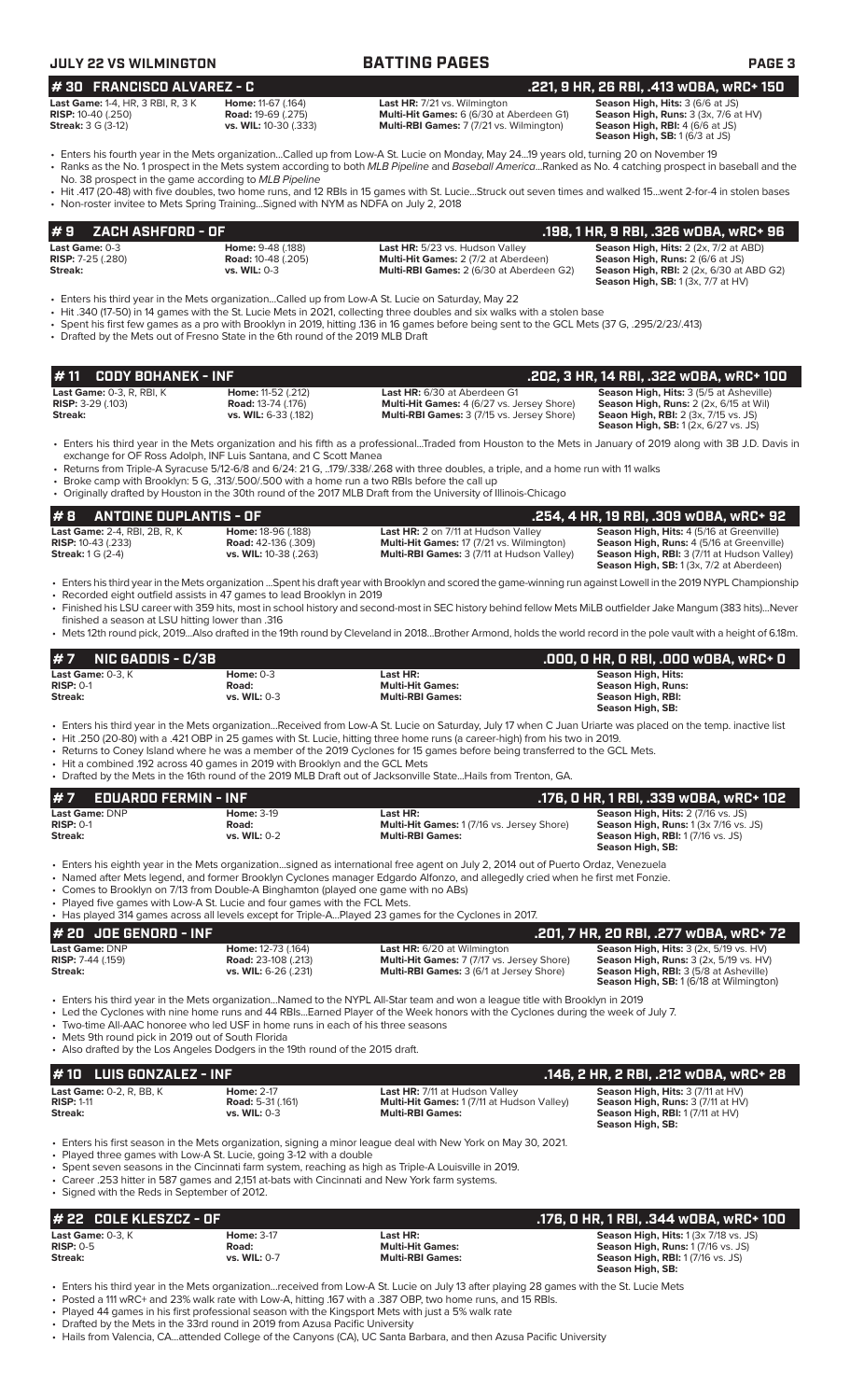# **JULY 22 VS WILMINGTON BATTING PAGES PAGE 4**

| <b>RONNY MAURICIO - INF</b><br>#2                                           |                                                                                                                                                                                                            |                                                                                                                                                                                                                                                                                                                                                                                                                                                                             | .248, 10 HR, 38 RBI, .312 WOBA, WRC+ 94                                                                                                                                           |
|-----------------------------------------------------------------------------|------------------------------------------------------------------------------------------------------------------------------------------------------------------------------------------------------------|-----------------------------------------------------------------------------------------------------------------------------------------------------------------------------------------------------------------------------------------------------------------------------------------------------------------------------------------------------------------------------------------------------------------------------------------------------------------------------|-----------------------------------------------------------------------------------------------------------------------------------------------------------------------------------|
| Last Game: 2-4, R<br><b>RISP: 15-57 (.263)</b><br><b>Streak:</b> 5 G (9-20) | Home: 19-96 (.198)<br><b>Road:</b> 39-131 (.298)<br>vs. WIL: 14-34 (.412)                                                                                                                                  | Last HR: 7/17 vs. Jersey Shore<br>Multi-Hit Games: 15 (7/22 vs. Wilmington)<br>Multi-RBI Games: 11 (7/20 vs. Wilmington)                                                                                                                                                                                                                                                                                                                                                    | Season High, Hits: 3 (4x, 6/17 at Wilmington)<br>Season High, Runs: 2 (6x, 6/20 at WIL)<br>Season High, RBI: 4 (2x, 5/16 at Greeville)<br><b>Season High, SB:</b> 2 (6/27 vs. JS) |
| Dominican Winter League                                                     | • Named a South Atlantic League mid-season All-Star with Columbia (A) in 2019                                                                                                                              | • Enters his fifth year in the Mets organizationRated as the No. 2 prospect in the Mets system and the No. 58 prospect in baseball according to MLB Pipeline<br>• Non-roster invitee to Spring Training for the third consecutive seasonSpent 2020 at the Mets Alternate Site and had one at-bat with the Tigres del Licey in the<br>• Won the 2018 GCL Mets Sterling Award, given to the team's most valuable playerSigned with the Mets as a 16-year-old on July 2, 2017. |                                                                                                                                                                                   |
| <b>JOSE MENA - C</b><br># 16                                                |                                                                                                                                                                                                            |                                                                                                                                                                                                                                                                                                                                                                                                                                                                             | .154, 1 HR, 4 RBI, .219 wOBA, wRC+ 36                                                                                                                                             |
| Last Game: DNP<br><b>RISP:</b> 2-13 (.154)<br>Streak:                       | <b>Home: 1-22</b><br><b>Road: 6-26</b><br>vs. WIL: 3-5                                                                                                                                                     | Last HR:<br>Multi-Hit Games: 1 (6/20 at Wilmington)<br><b>Multi-RBI Games:</b>                                                                                                                                                                                                                                                                                                                                                                                              | Season High, Hits: 3 (6/20 at Wilmington)<br>Season High, Runs: 2 (6/30 at ABD G2)<br><b>Season High, RBI:</b> 1 (4x, 6/23 vs. JS)<br>Season High, SB:                            |
| • Enters his sixth year in the Mets organization<br>RBIs, and runs          | • Has caught 81% of would-be base stealers (51 of 81) in his previous four seasons in the system.<br>• Signed with the Mets on June 22, 2016 as international free agent.                                  | • Won a 2019 NYPL Championship with Brooklyn, posting his best offensive season as a professional, posting career highs in batting average, hits, home runs,                                                                                                                                                                                                                                                                                                                |                                                                                                                                                                                   |
| <b>LT STRUBLE - OF</b><br>#4                                                |                                                                                                                                                                                                            |                                                                                                                                                                                                                                                                                                                                                                                                                                                                             | .216, 0 HR, 3 RBI, .319 wOBA, wRC+ 94                                                                                                                                             |
| Last Game: DNP<br>RISP: 4-15 (.267)<br><b>Streak:</b> 1 G (1-4)             | Home: 7-23 (.304)<br><b>Road: 4-24 (.167)</b><br>vs. WIL: 2-12 (.167)                                                                                                                                      | Last HR:<br>Multi-Hit Games: 1 (6/25 vs. Jersey Shore)<br>Multi-RBI Games: 2 (7/3 at Aberdeen)                                                                                                                                                                                                                                                                                                                                                                              | Season High, Hits: 2 (6/25 vs. JS)<br>Season High, Runs: 1 (6x, 7/11 at HV)<br><b>Season High, RBI: 2 (2x, 7/3 at ABD)</b><br>Season High, SB:                                    |
|                                                                             | • Played in the GCL in 2019, hitting .231 over 18 games during his draft year                                                                                                                              | • Enters his third year in the Mets organizationReturned 6/8 from Triple-A Syracusewent 1-2 with a walk in two gamesreceived from Low-A St Lucie on 5/18.<br>• With Brooklyn 5/19-5/23: 1-5Went 6-21 (.286) with three RBIs and four walks in seven games with the St. Lucie Mets to begin the year<br>• Selected by the Mets in the 29th round in 2019 out of Felician CollegeHails from Hammonton, NJ                                                                     |                                                                                                                                                                                   |
| # 45 JOE SUOZZI - OF                                                        |                                                                                                                                                                                                            |                                                                                                                                                                                                                                                                                                                                                                                                                                                                             | .143, 1 HR, 2 RBI, .358 wOBA, wRC+ 109                                                                                                                                            |
| Last Game: DNP<br><b>RISP: 0-6</b><br>Streak:                               | <b>Home: 2-14</b><br>Road:<br>vs. WIL: 0-11                                                                                                                                                                | Last HR: 7/16 vs. Jersey Shore<br><b>Multi-Hit Games:</b><br>Multi-RBI Games: 1 (7/16 vs. Jersey Shore)                                                                                                                                                                                                                                                                                                                                                                     | Season High, Hits: 1 (7/13 vs. JS)<br>Season High, Runs: 1 (7/16 vs. JS)<br><b>Season High, RBI: 2 (7/16 vs. JS)</b><br>Season High, SB:                                          |
|                                                                             | • Enters his third year in the Mets organizationreceived from Low-A St. Lucie on July 13<br>• Signed by the Mets on June 15, 2020 out of Boston College<br>• Attended Chaminade High School in Mineola, NY | • Hit .292 with a .372 on-base percentage in 30 games with the Metsposted a wRC+112, hitting four doubles and two home runs<br>• His father, Tom Suozzi, is the former Nassau County Executive and current U.S. House of Representatives member of NY's 3rd district (Nassau, Suffolk, Queens)                                                                                                                                                                              |                                                                                                                                                                                   |
| <b>JUAN URIARTE - C</b><br>#17                                              |                                                                                                                                                                                                            |                                                                                                                                                                                                                                                                                                                                                                                                                                                                             | .188, 0 HR, 2 RBI, .233 wOBA, wRC+ 44                                                                                                                                             |
| Last Game: DNP<br><b>RISP:</b> 3-10 (.300)<br>Streak:                       | Home: 6-23 (.260)<br><b>Road: 6-38 (.158)</b><br>vs. WIL: 1-7 (.143)                                                                                                                                       | Last HR:<br><b>Multi-Hit Games:</b> 1 (6/9 vs. Hudson Valley G2)<br>Multi-RBI Games: 1 (6/18 at Wilmington)                                                                                                                                                                                                                                                                                                                                                                 | Season High, Hits: 2 (6/9 vs. HV G2)<br>Season High, Runs: 2 (5/19 vs. HV)<br>Season High, RBI: 2 (6/18 at WIL)<br>Season High, SB:                                               |
| • Signed with the Mets as a NDFA on July 4, 2014.                           | . Finished 10th in batting average in the Appalachian League with Kingsport in 2017, hitting .305<br>• Caught 16 of 44 (36%) would-be base stealers in 2019.                                               | • Enters his eighth year in the Mets organizationSpent 2019 with Columbia (A) and the GCL Mets (R)<br>• Injured in his first at-bat with Brooklyn in 2018 on Opening Day at Staten Island, missing the entire season                                                                                                                                                                                                                                                        |                                                                                                                                                                                   |
| #12<br><b>JEREMY VASQUEZ - INF</b>                                          |                                                                                                                                                                                                            |                                                                                                                                                                                                                                                                                                                                                                                                                                                                             | .262, 3 HR, 8 RBI, .361 wOBA, wRC+ 125                                                                                                                                            |

**Streak:** 3 G (4-9) **vs. WIL:** 2-6 **Multi-RBI Games:** 3 (7/11 at Hudson Valley) **Season High, RBI:** 3 (6/25 vs. JS) **Season High, SB:** 1 (7/2 at ABD)

• Enters his fifth season in the Mets organization...Received from Double-A Binghamton on June 22

• Played 32 games with the RumblePonies this season, hitting .171 (18-105) with one double, one home run, and 11 RBIs.

• Played with Brooklyn in 2017, hitting .225 with one home run and eight RBIs in 31 games.

• Drafted by the Mets in the 28th round of the 2017 MLB Draft from Nova Southeastern in his home state of Florida...Is from Palm City, FL.

**Last Game:** 1-3, K **Home:** 9-36 (.250) **Last HR:** 7/11 at Hudson Valley **Season High, Hits:** 2 (3x, 7/18 vs. JS) **RISP:** 3-12 (.250) **Road:** 7-25 **Multi-Hit Games:** 4 (7/18 vs. Jersey Shore) **Season High, Runs:** 1 (6x, 7/15 vs. JS)

|                   |                                   |                         |                  |                   |      | Hardest Hit Balls - 2021 (not all games listed- from available Trackman data) |                           |           |                           |
|-------------------|-----------------------------------|-------------------------|------------------|-------------------|------|-------------------------------------------------------------------------------|---------------------------|-----------|---------------------------|
| Date              | Player                            | <b>Upponent</b>         | <b>Exit Velo</b> | Result            | Date | Player                                                                        | <b>Opponent</b>           | Exit Velo | Result                    |
| 6/12              | Francisco Alvarez                 | vs. Hudson Valley 112.5 |                  | Double            | 6/5  | <b>Francisco Alvarez</b>                                                      | at Jersev Shore           | 108.7     | <b>Ground Ball Out</b>    |
| 6/11              | Brett Baty                        | vs. Hudson Valley 111.2 |                  | <b>Ground Out</b> | 6/2  | <b>Francisco Alvarez</b>                                                      | at Jersev Shore           | 108.7     | Single                    |
| 6/29              | Ronny Mauricio                    | at Aberdeen             | 110.4            | Single            | 7/13 | Brett Baty                                                                    | at Hudson Valley          | 108.7     | Single                    |
|                   | Luis Gonzalez                     | at Aberdeen             | 109.9            | Ground Out        | 6/16 | Ronny Mauricio                                                                | at Wilmington             | 107.5     | Home Run                  |
| $\frac{7}{3}$ 6/1 | Adrian Hernandez                  | at Jersey Shore         | 109.8            | Home Run          | 7/6  | Luke Ritter                                                                   | at Hudson Valley          | 107.2     | Home Run                  |
| 6/6               | Francisco Alvarez                 | at Jersev Shore         | 109.7            | Single            | 6/15 | Ronny Mauricio                                                                | at Wilmington             | 107.2     | Single                    |
| 6/1               | Ronny Mauricio                    | at Jersev Shore         | 109.6            | <b>Triple</b>     | 6/9  | Brett Baty                                                                    | vs. Hudson ValleyG2 107.3 |           | Double                    |
| 6/22              | Brett Baty                        | vs. Jersey Shore        | 109.2            | Double            | 5/23 | Havden Senger                                                                 | vs. Hudson Vallev         | 107       | <b>Home Run</b>           |
| 6/15              | Francisco Alvarez                 | at Wilmington           | 109.2            | Single            | 5/29 | Ronny Mauricio                                                                | vs. Aberdeen              | 107       | Line Drive Out            |
| 6/1               | Francisco Alvarez at Jersey Shore |                         | 109.0            | Home Run          | 6/6  | <b>Francisco Alvarez</b>                                                      | at Jersev Shore           | 106.9     | Double                    |
| 5/25              | Francisco Alvarez vs. Aberdeen    |                         | 109              | Single            | 7/13 | Luis Gonzalez                                                                 | vs. Jersev Shore          | 106.8     | <b>Ground Ball Single</b> |

# **Recent Home Run Chart**

| Date         | Player                                                     | <b>Opponent</b>               | Exit Velo   | Launch Angle | Distance           |              | Luke Ritter                      | at Hudson Valley 107.2 mph                                       |       | 23.3         | 407 ft.            |
|--------------|------------------------------------------------------------|-------------------------------|-------------|--------------|--------------------|--------------|----------------------------------|------------------------------------------------------------------|-------|--------------|--------------------|
| 6/19<br>6/25 | Luke Ritter<br>Jeremy Vasquez vs. Jersey Shore 93.6 mph    | at Wilmington                 | $107$ mph   | 27.9         | 453 ft.<br>348 ft. | 7/7<br>7/9   | Ronny Mauricio<br>Jeremy Vasquez | at Hudson Valley<br>at Hudson Valley 104.7 mph                   |       | 23.4         | 396 ft.            |
| 6/26         | Francisco Alvarez vs. Jersey Shore 99.1 mph<br>Brett Baty  | vs. Jersev Shore 103.8 mph    |             | 28.3<br>19.8 | 391 ft.<br>370 ft. | 7/10<br>7/11 | Luis Gonzalez                    | at Hudson Valley 104.8 mph<br>Antoine Duplantis at Hudson Valley |       |              | 417 ft.            |
|              | Francisco Alvarez vs. Jersey Shore 97.4 mph                |                               |             | 24.4         | 369 ft.            |              |                                  | Antoine Duplantis at Hudson Valley                               |       |              |                    |
| 6/29         | Luke Ritter                                                | at Aberdeen                   | $101$ mph   | 35.8         | $417$ ft.          |              | Luis Gonzalez                    | at Hudson Valley                                                 |       |              |                    |
| 6/30         | Cody Bohanek                                               | at Aberdeen G1                | $102.3$ mph | 25.6         | 436 ft.            |              | Jeremy Vasquez                   | at Hudson Vallev                                                 |       |              |                    |
| 6/30<br>7/4  | Ronny Mauricio<br>Luke Ritter                              | at Aberdeen G2<br>at Aberdeen | 104 mph     | 24.5         | $417$ ft.          | 7/16<br>7/18 | Joe Suozzi<br>Ronny Mauricio     | vs. Jersey Shore 97 mph<br>vs. Jersey Shore 101.8 mph            |       | 31.3<br>25.9 | 380 ft.<br>426 ft. |
| 7/6          | Francisco Alvarez at Hudson Valley 101.5 mph<br>Brett Baty | at Hudson Valley 104.3 mph    |             | 28.8<br>28.1 | 400 ft.<br>400 ft. | 7/20<br>7/21 | Francisco Alvarez vs. Wilmington | Francisco Alvarez vs. Wilmington 107.7 mph                       | 101.6 | 21.8<br>47   | 430 ft.<br>326 ft. |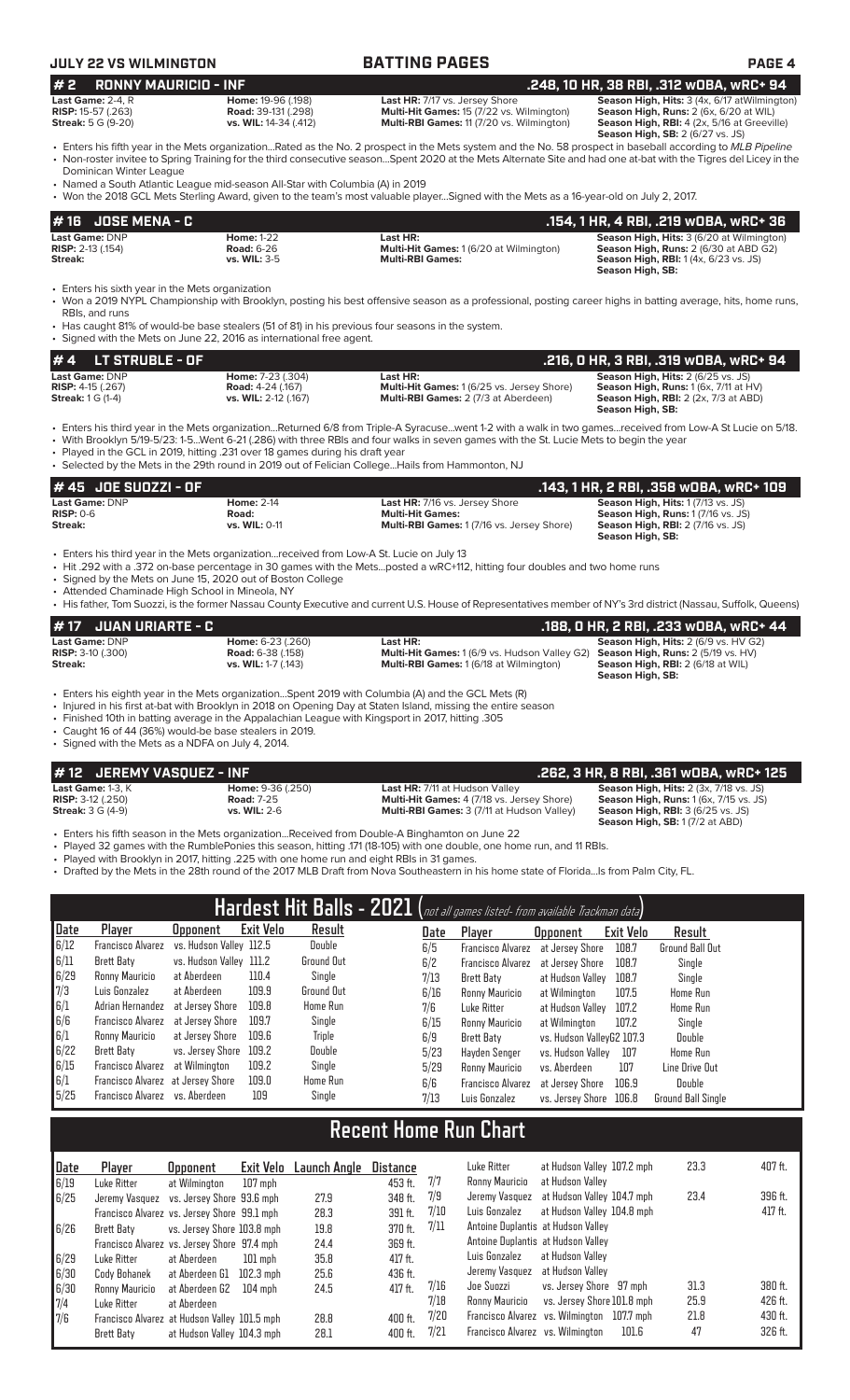| JULY 22 VS WILMINGTON                                 |                                                                                                                                                                                                                                                                                                                                                                                                         | <b>BULLPEN PAGE</b>                                                       |                                          | PAGE <sub>5</sub>                             |                  |                                          |                                                     |                              |                                |                              |                        |
|-------------------------------------------------------|---------------------------------------------------------------------------------------------------------------------------------------------------------------------------------------------------------------------------------------------------------------------------------------------------------------------------------------------------------------------------------------------------------|---------------------------------------------------------------------------|------------------------------------------|-----------------------------------------------|------------------|------------------------------------------|-----------------------------------------------------|------------------------------|--------------------------------|------------------------------|------------------------|
| #                                                     | <b>JOE CAVALLERO - RHP</b>                                                                                                                                                                                                                                                                                                                                                                              |                                                                           | O K%, O BB%, O.OO ERA, O G               | <b>LAST FIVE APPEARANCES</b>                  |                  |                                          |                                                     |                              |                                |                              |                        |
| Last App:<br>Leadoff:                                 | Last Loss:<br><b>Inherited Runners/Stranded:</b>                                                                                                                                                                                                                                                                                                                                                        | SV/OP (Last):                                                             | Holds:                                   |                                               |                  | <b>JOE CAVALLERO</b>                     |                                                     |                              |                                |                              |                        |
|                                                       | Enters his fifth year in the Mets system…received from Low-A St. Lucie on Wednesday, July 21 -<br>• Made one appearance for the St. Lucie Mets on July 20, walking four in 12/3 innings<br>Returns to the field in 2021 after Tommy John surgery<br>• Has made 34 starts in 66 professional appearances before 2021<br>• Drafted by the Mets in the 24th round of the 2017 MLB Draft from South Florida |                                                                           |                                          | DATE OPP<br>7/20* vs BRD                      | <b>DEC</b>       | IP<br>1.2                                | R<br>Н<br>$\mathbf{1}$<br>4                         | ER<br>$\overline{4}$         | <b>BB</b><br>4                 | $\mathbf{1}$                 | <b>HR</b><br>0         |
| #5<br>Last App: 6/15 at WIL                           | <b>BRIAN METOYER - RHP</b><br><b>Last Loss:</b><br>5/15 at GVL                                                                                                                                                                                                                                                                                                                                          | <b>SV/OP (Last):</b> 1/1 (6/3 at JS)                                      | 33.3 K%, 13 BB%, 3.86 ERA, 9 G<br>Holds: | DATE<br>OPP<br>5/23<br>vs. HV                 | <b>DEC</b>       | <b>BRIAN METOYER</b><br>IP<br>2.0        | Н<br>R<br>$\circ$<br>O                              | ER<br>$\circ$                | BB<br>$\mathbf{1}$             | К<br>$\mathbf{1}$            | HR<br>$\circ$          |
|                                                       | Leadoff: 4-12, 2 BB, HBP Inherited Runners/Stranded: 4/3                                                                                                                                                                                                                                                                                                                                                |                                                                           |                                          | 5/29 vs. ABD<br>6/3<br>$@$ JS                 | <b>SV</b>        | 1.1<br>2.0                               | 1<br>1<br>3<br>$\mathbf{1}$                         | $\mathbf{1}$<br>$\mathbf{1}$ | 2<br>$\circ$                   | 2<br>5                       | $\circ$<br>$\circ$     |
| <b>GCL Mets and Kingsport Mets</b>                    | Enters his fourth year in the Mets orgWon a New York Penn League title with Brooklyn in 2019 £<br>· Struck out 40 batters over 28.2 innings with BrooklynSpent his first professional season with                                                                                                                                                                                                       |                                                                           |                                          | 6/9<br>vs. HV G1<br>6/15<br>@ WIL             | W                | 1.1<br>2.0<br><b>BRYCE MONTES DE OCA</b> | O<br>O<br>$\circ$<br>$\circ$                        | $\mathbf 0$<br>$\circ$       | $\overline{2}$<br>$\mathbf{1}$ | 3<br>3                       | $\circ$<br>$\circ$     |
|                                                       | • Joins Ronnie Robbins (30th, 1981 - Toronto) as the only two LSU-Alexandria Generals to be<br>drafted by a MLB team in school history                                                                                                                                                                                                                                                                  |                                                                           |                                          | DATE<br>OPP<br>7/2<br>@ ABD                   | DEC<br><b>SV</b> | IP<br>1.0                                | Н<br>R<br>$\mathbf 0$<br>$\circ$                    | ER<br>$\circ$                | BB<br>$\mathbf{1}$             | Κ<br>$\overline{2}$          | <b>HR</b><br>$\circ$   |
|                                                       | • Native of Natchitoches (NACK-ah-tish), the oldest city in Louisiana (est. 1714).                                                                                                                                                                                                                                                                                                                      |                                                                           |                                          | 7/6<br>@ HV<br>7/15<br>vs. JS                 | L                | 0.2<br>1.1                               | 2<br>$\mathbf{1}$<br>$\circ$<br>0                   | $\overline{2}$<br>$\circ$    | 3<br>$\mathbf{1}$              | 0<br>1                       | $\circ$<br>$\circ$     |
| #43                                                   | <b>BRYCE MONTES DE OCA - RHP</b>                                                                                                                                                                                                                                                                                                                                                                        | 27.6 K%, 21.4 BB%, 2.86 ERA, 17 G                                         |                                          | 7/18<br>vs. JS                                |                  | 1.0                                      | $\mathbf 0$<br>0                                    | $\circ$                      | $\mathbf{1}$<br>$\mathbf{1}$   | $\mathbf{1}$                 | $\circ$<br>$\circ$     |
| Leadoff: 4-16, 4 BB                                   | Last App: 7/21 vs. WIL Last Loss: 7/6 at HV<br>Inherited Runners/Stranded: 3/3                                                                                                                                                                                                                                                                                                                          | <b>SV/OP (Last):</b> 3/3 (7/21 vs. WIL)                                   | Holds: 1                                 | 7/21<br>vs. WIL                               | sv               | 1.0<br><b>COLBY MORRIS</b>               | $\circ$<br>$\circ$                                  | $\circ$                      |                                | $\overline{2}$               |                        |
| nerve transposition                                   | $\bullet$ Enters his fourth year in the Mets orgHas not pitched as a professional due to injuries<br>• Underwent Tommy John surgery as a high school junior and missed 2016 after having ulnar                                                                                                                                                                                                          |                                                                           |                                          | OPP<br>DATE<br>6/26<br>vs. JS<br>7/2<br>@ ABD | <b>DEC</b><br>W  | IP<br>1.2<br>2.0                         | R<br>Н<br>4<br>$\mathbf{1}$<br>$\circ$<br>0         | ER<br>2<br>$\circ$           | BB<br>$\mathbf{1}$<br>$\circ$  | К<br>1<br>2                  | HR<br>0<br>$\circ$     |
|                                                       | • Previously drafted by Washington in the 15th round of the 2017 MLB Draft and by the Chicago                                                                                                                                                                                                                                                                                                           |                                                                           |                                          | 7/9<br>@ HV<br>7/13<br>vs. JS                 |                  | 2.2<br>2.0                               | 3<br>3<br>$\mathbf 0$<br>$\circ$                    | 3<br>$\circ$                 | $\mathbf{1}$<br>$\circ$        | $\mathbf{1}$<br>2            | $\circ$<br>$\mathsf O$ |
|                                                       | White Sox in the 14th round of the 2015 MLB Draft.                                                                                                                                                                                                                                                                                                                                                      |                                                                           |                                          | 7/18<br>vs. JS                                |                  | 2.0                                      | $\circ$<br>$\circ$                                  | $\circ$                      | $\circ$                        | $\overline{2}$               | $\circ$                |
| #38<br>Last App: 7/18 vs. JS                          | <b>COLBY MORRIS - RHP</b><br><b>Last Loss:</b>                                                                                                                                                                                                                                                                                                                                                          | 23.1 K%, 11.6 BB%, 4.03 ERA, 12 G<br>SV/OP (Last):                        | Holds:                                   | DATE OPP                                      | <b>DEC</b>       | <b>CONNOR O'NEIL</b><br>IP               | R<br>н                                              | ER                           | BB                             | К                            | HR                     |
|                                                       | Leadoff: 5-19, 3 BB, HBP Inherited Runners/Stranded: 6/2                                                                                                                                                                                                                                                                                                                                                |                                                                           |                                          | 6/30 @ ABD G2                                 |                  | 1.1                                      | 3<br>4                                              | 3                            | $\mathbf{1}$                   | $\overline{2}$               | $\circ$                |
|                                                       | · Enters his first season in the Mets organizationcalled up from Low-A St. Lucie on May 20                                                                                                                                                                                                                                                                                                              |                                                                           |                                          | @ ABD<br>7/4<br>7/10<br>@ HV                  |                  | 1.1                                      | 2<br>0<br>3<br>2                                    | 0<br>2                       | $\mathbf{1}$<br>2              | $\overline{2}$<br>$\circ$    | $\circ$<br>$\circ$     |
|                                                       | • Made four scoreless appearances in relief for the St. Lucie Mets to being 2021                                                                                                                                                                                                                                                                                                                        |                                                                           |                                          | 7/15<br>vs. JS                                |                  | 1.0<br>1.1                               | 3<br>4                                              | 3                            | $\mathbf{1}$                   | 4                            | $\circ$                |
| #9                                                    | • Minor League free agent signingpitched at Middlebury in Vermont                                                                                                                                                                                                                                                                                                                                       |                                                                           |                                          | 7/20<br>vs. WIL                               |                  | 1.0                                      | $\mathbf{1}$<br>$\overline{1}$                      | $\overline{1}$               | $\circ$                        | $\overline{2}$               | $\mathbf{1}$           |
| Last App: 7/20 vs. WIL Last Loss:                     | <b>CONNER O'NEIL - RHP</b>                                                                                                                                                                                                                                                                                                                                                                              | 20.4 K%, 13.0 BB%, 7.36 ERA, 7 G<br>SV/OP (Last):                         | Holds:                                   | OPP<br>DATE                                   | <b>DEC</b>       | <b>MICHEL OTANEZ</b><br>IP               | R<br>H                                              | ER                           | BB                             | К                            | HR                     |
| <b>Leadoff: 4-10, HR</b>                              | <b>Inherited Runners/Stranded: 7/2</b>                                                                                                                                                                                                                                                                                                                                                                  |                                                                           |                                          | 7/4<br>@ ABD<br>7/9<br>@ HV                   |                  | 2.0<br>1.0                               | $\mathbf{1}$<br>$\mathbf{1}$<br>$\circ$<br>$\circ$  | $\mathbf{1}$<br>$\circ$      | 3<br>$\mathbf{1}$              | $\mathbf{1}$<br>$\mathbf{1}$ | $\circ$<br>$\circ$     |
|                                                       | Enters his fifth year in the Mets organizationreceived from Double-A Binghamton on 6/20                                                                                                                                                                                                                                                                                                                 |                                                                           |                                          | 7/13<br>vs. JS                                |                  | 2.0                                      | $\circ$<br>O                                        | $\circ$                      | 3                              | 2                            | $\circ$                |
|                                                       | • Has not pitched in 2021Last pitched for Advanced-A St. Lucie in 2019<br>Spent his first professional season with Brooklyn in 2017, pitching 19 times in relief                                                                                                                                                                                                                                        |                                                                           |                                          | 7/16<br>vs. JS<br>7/20                        | vs. WIL<br>Н     | 0.2<br>1.0                               | 0<br>O<br>0<br>$\mathbf{1}$                         | $\circ$<br>$\mathbf{1}$      | $\mathbf{1}$<br>3              | $\mathbf{1}$<br>2            | $\circ$<br>$\circ$     |
|                                                       | • Drafted by the Mets in the 7th round of the 2017 MLB Draft from Cal State-Northridge                                                                                                                                                                                                                                                                                                                  |                                                                           |                                          |                                               |                  | <b>HUNTER PARSONS</b>                    |                                                     |                              |                                |                              |                        |
|                                                       |                                                                                                                                                                                                                                                                                                                                                                                                         |                                                                           |                                          | DATE<br>OPP                                   | <b>DEC</b>       | IP                                       | Н<br>R                                              | ER                           | <b>BB</b>                      | К                            | <b>HR</b>              |
| #26<br>Last App: 7/20 vs. WIL Last Loss:              | <b>MICHEL OTANEZ - RHP</b>                                                                                                                                                                                                                                                                                                                                                                              | 25.4 K%, 23.7 BB%, 5.32 ERA, 20 G<br><b>SV/OP (Last):</b> 0/2 (BS vs. JS) | Holds: 2                                 | 6/13<br>vs. HV<br>7/2<br>@ ABD                |                  | 1.0                                      | 2<br>2<br>$0.2 \quad 0 \quad 2 \quad 2$             | $\mathbf{1}$                 | 2<br>2                         | 0<br>1                       | $\circ$<br>0           |
| Leadoff: 3-19, BB                                     | Inherited Runners/Stranded: 15/5                                                                                                                                                                                                                                                                                                                                                                        |                                                                           |                                          | 7/9<br>@ HV                                   |                  | 2.0                                      | $\overline{1}$<br>0                                 | $\circ$                      | $\overline{1}$                 | $\mathbf{1}$                 | $\circ$                |
|                                                       | • Enters his sixth year in the Mets orgNo. 26 prospect in the system according to MLB Pipeline<br>• Returns to Brooklyn for the second assignment in a row                                                                                                                                                                                                                                              |                                                                           |                                          | 7/14<br>vs. JS<br>7/18<br>vs. JS              |                  | 1.2<br>1.0                               | 0<br>0<br>3<br>3                                    | 0<br>3                       | $\overline{c}$<br>$\circ$      | 2<br>0                       | 0<br>$\circ$           |
|                                                       | · Pitched with the Cyclones and won an NYPL title in 2019 and also spent time with Kingsport<br>. Missed 2017 due to injuryStruck out 21 batters in 21.1 innings with the DSL Mets1 in 2016.                                                                                                                                                                                                            |                                                                           |                                          | OPP<br>DATE                                   | <b>DEC</b>       | <b>MITCH RAGAN</b><br>IP                 | Н<br>R                                              | ER                           | BB                             | Κ                            | HR                     |
| #44                                                   |                                                                                                                                                                                                                                                                                                                                                                                                         |                                                                           |                                          | 7/6<br>@ HV                                   |                  | 1.1                                      | 2<br>1                                              | 1                            | 0                              | 2                            | 0                      |
| Last App: 7/18 vs. JS                                 | <b>HUNTER PARSONS - RHP</b><br><b>Last Loss:</b>                                                                                                                                                                                                                                                                                                                                                        | 29.2 K%, 13.3 BB%, 4.28 ERA, 10 G<br>SV/OP (Last):                        | Holds:                                   | 7/11<br>@ HV<br>7/14<br>vs. JS                |                  | 1.0<br>0.2                               | 0<br>1<br>$\mathbf{1}$<br>0                         | 0<br>$\circ$                 | 0<br>$\circ$                   | 1<br>1                       | 0<br>$\circ$           |
| <b>Leadoff:</b> 3-13, 3 BB                            | Inherited Runners/Stranded: 5/3                                                                                                                                                                                                                                                                                                                                                                         |                                                                           |                                          | 7/18<br>vs. JS                                |                  | 1.0                                      | 0<br>0                                              | $\circ$                      | $\circ$                        | 0                            | $\circ$                |
|                                                       | • Enters his third year in the Mets orgCalled up from Low-A St. Lucie on May 20                                                                                                                                                                                                                                                                                                                         |                                                                           |                                          | 7/21<br>vs. WIL                               |                  | 1.1                                      | $\mathbf{1}$<br>0                                   | 0                            | 0                              | $\mathbf{1}$                 | 0                      |
|                                                       | • Made four relief appearances with the Mets (A-), striking out 18 in 10 innings (45% K rate).<br>• Pitched with the Cyclones and won an NYPL title in 2019                                                                                                                                                                                                                                             |                                                                           |                                          | DATE<br>OPP                                   | <b>DEC</b>       | <b>EVY RUIBAL</b><br>IP                  | н<br>R                                              | ER                           | BB                             | Κ                            | <b>HR</b>              |
|                                                       |                                                                                                                                                                                                                                                                                                                                                                                                         |                                                                           |                                          | 6/29<br>@ ABD                                 |                  | 1.0                                      | 2<br>$\mathbf{1}$                                   | $\overline{2}$               | 1                              | $\mathbf{1}$                 | 0                      |
| #48                                                   | <b>MITCH RAGAN - RHP</b>                                                                                                                                                                                                                                                                                                                                                                                | 24.5 K%, 10.8 BB%, 1.52 ERA, 17 G                                         |                                          | 7/6<br>@ HV<br>7/11<br>@ HV                   |                  | 2.0<br>1.0                               | $\mathbf{1}$<br>$\mathbf{1}$<br>$\overline{2}$<br>2 | 1<br>$\overline{\mathbf{c}}$ | 1<br>$\mathbf{1}$              | 2<br>1                       | 0<br>$\circ$           |
|                                                       | Last App: 7/21 vs. WIL Last Loss: 7/3 at Aberdeen<br>Leadoff: 6-15, 4 BB, HR Inherited Runners/Stranded: 13/8                                                                                                                                                                                                                                                                                           | SV/OP (Last): 2/5 (6/30 at ABD G2) Holds: 1                               |                                          | 7/15<br>vs. JS<br>7/20                        | vs. WIL<br>H     | 1.2<br>1.2                               | $\overline{2}$<br>2<br>0<br>$\mathbf{1}$            | $\mathbf{1}$<br>$\circ$      | 3<br>$\mathbf{1}$              | 3<br>1                       | $\circ$<br>0           |
|                                                       | • Enters his third year in the Mets organizationWon a title with Brooklyn in 2019,                                                                                                                                                                                                                                                                                                                      |                                                                           |                                          |                                               |                  |                                          |                                                     |                              |                                |                              |                        |
|                                                       | earning the win in the championship-clinching game against Lowell                                                                                                                                                                                                                                                                                                                                       |                                                                           |                                          |                                               |                  | <b>WILLY TAVERAS</b>                     |                                                     |                              |                                |                              |                        |
|                                                       | • Named a New York-Penn League All-Star with the Cyclones<br>• Named the 2019 Big East Pitcher of the Year with Creighton                                                                                                                                                                                                                                                                               |                                                                           |                                          | DATE OPP<br>$@$ $CLR^*$<br>7/4                | DEC<br>L         | IP<br>1.2                                | Н<br>R<br>2<br>1                                    | ER<br>$\mathbf{1}$           | BB<br>0                        | Κ<br>3                       | <u>HR</u><br>0         |
|                                                       | $\bullet$ Pitched at Creighton for two seasonsspent 2017 with lowa West & 2016 with Wayne State.                                                                                                                                                                                                                                                                                                        |                                                                           |                                          | 6/27<br>DUN <sup>*</sup>                      | W                | 2.0                                      | $\circ$<br>0                                        | 0                            | 0                              | 2                            | 0                      |
| # 50                                                  | <b>EVY RUIBAL - RHP</b>                                                                                                                                                                                                                                                                                                                                                                                 | 22.2 K%, 19.4 BB% 7.36 ERA, 5 G                                           |                                          | DUN <sup>*</sup><br>6/23<br>7/17<br>JS        |                  | 0.1<br>1.0                               | 2<br>2<br>0<br>0                                    | 2<br>0                       | 0<br>$\overline{1}$            | 1<br>1                       | $\overline{1}$<br>0    |
| Last App: 7/20 vs. WIL Last Loss:<br>Leadoff: 1-6     | <b>Inherited Runners/Stranded: 1/1</b>                                                                                                                                                                                                                                                                                                                                                                  | SV/OP (Last):                                                             | Holds: 1                                 | 7/21<br><b>WIL</b><br>*With Low-A St. Lucie   | W, BS 2.0        |                                          | $\overline{2}$<br>3                                 | 2                            | $\circ$                        | 3                            | $\mathbf{1}$           |
|                                                       | • Signed to a minor league deal on June 27 from the Florence Y'alls (Frontier League)<br>· Pitched in the Dodgers system from 2015-2018, reaching High-A Rancho Cucamonga                                                                                                                                                                                                                               |                                                                           |                                          |                                               |                  |                                          |                                                     |                              |                                |                              |                        |
|                                                       | • Drafted by the Dodgers in the 16th round of the 2017 MLB Draft from Notre Dame                                                                                                                                                                                                                                                                                                                        |                                                                           |                                          |                                               |                  |                                          |                                                     |                              |                                |                              |                        |
|                                                       | • From Milburn, New Jersey, attending Milburn High School                                                                                                                                                                                                                                                                                                                                               |                                                                           |                                          |                                               |                  |                                          |                                                     |                              |                                |                              |                        |
| #                                                     | <b>WILLY TAVERAS - RHP</b>                                                                                                                                                                                                                                                                                                                                                                              | 35.5 K%, 2.8 BB% 3.62 ERA, 2 G                                            |                                          |                                               |                  |                                          |                                                     |                              |                                |                              |                        |
| Last App: 7/21 vs. WIL Last Loss:<br>Leadoff: 0-2, BB | Inherited Runners/Stranded: 0/0                                                                                                                                                                                                                                                                                                                                                                         | <b>SV/OP (Last): 0/1</b>                                                  | Holds:                                   |                                               |                  |                                          |                                                     |                              |                                |                              |                        |
|                                                       | · Received from Low-A St. Lucie on Friday, July 16 in a move that sent LHP Andrew Ed-                                                                                                                                                                                                                                                                                                                   |                                                                           |                                          |                                               |                  |                                          |                                                     |                              |                                |                              |                        |
| wards to Double-A Binghamton                          |                                                                                                                                                                                                                                                                                                                                                                                                         |                                                                           |                                          |                                               |                  |                                          |                                                     |                              |                                |                              |                        |

• Pitched in 18 games with St. Lucie, posting a 36% strikeout rate (best in career) and a 2.1% walk rate (lowest of career)

• Struggled in Low-A Columbia in 2019, allowing a 4.56 FIP...2021 FIP is 2.49

• 23 years old from Villa Isabela in the Dominican Republic...Signed by Mets June 1, 2016

|                |                                         |     |    | <b>Number of Pitches Thrown</b> |  |  |
|----------------|-----------------------------------------|-----|----|---------------------------------|--|--|
| <b>Pitcher</b> | Days Rest 7/20 7/21 7/22 7/23 7/24 7/25 |     |    |                                 |  |  |
| Cavallero      |                                         | 43* |    |                                 |  |  |
| Montes de Oca  | Ο                                       |     | 21 |                                 |  |  |
| <b>Morris</b>  | 3                                       |     |    |                                 |  |  |
| O'Neil         |                                         | 17  |    |                                 |  |  |
| Otanez         |                                         | 32  |    |                                 |  |  |
| Parsons        | 3                                       |     |    |                                 |  |  |
| Ragan          | 0                                       |     | 20 |                                 |  |  |
| Ruibal         | O                                       | 25  |    |                                 |  |  |
| Taveras        |                                         |     | 38 |                                 |  |  |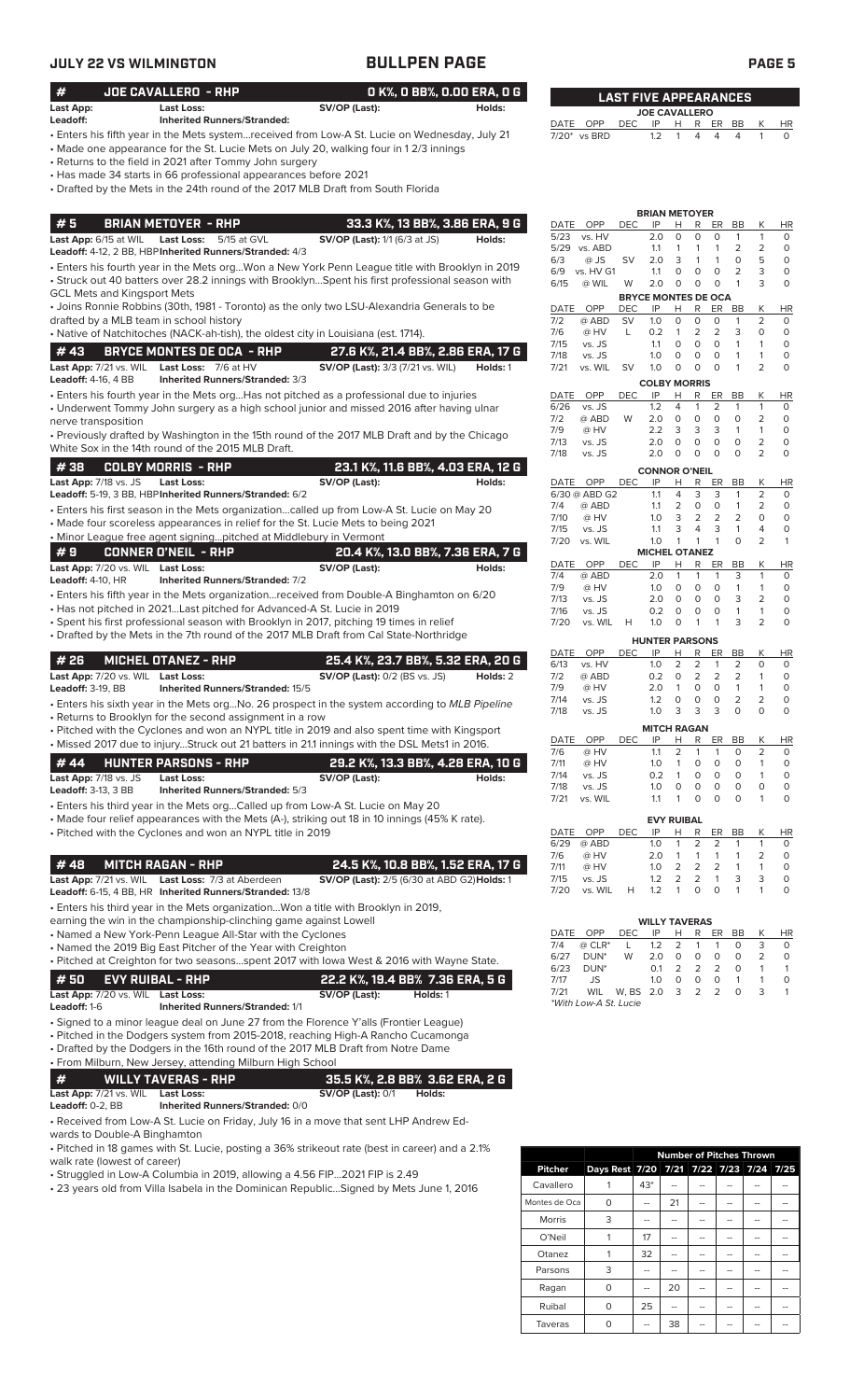### **JULY 22 VS WILMINGTON HIGH/LOW & CHARTS PAGE 6**

| INDIVIDUAL PITCHING HIGHS                                                   |
|-----------------------------------------------------------------------------|
|                                                                             |
|                                                                             |
| Most Home Runs Allowed, Game4 (2x, Jose Butto, 6/6 at Jersey Shore)         |
| Most Strikeouts, Game, Starter 9 (2x Connor Grey, 7/16 vs. Jersey Shore)    |
| Most Strikeouts, Game, Reliever5 (3x, Michel Otanez, 6/26 vs. Jersey Shore) |
|                                                                             |
|                                                                             |
|                                                                             |
| Most Innings Pitched, Game 8.1 (Connor Grey, 7/16 vs. Jersey Shore)         |
|                                                                             |
|                                                                             |
|                                                                             |
|                                                                             |

| TEAM PITCHING HIGHS                                                        |  |
|----------------------------------------------------------------------------|--|
|                                                                            |  |
|                                                                            |  |
|                                                                            |  |
|                                                                            |  |
|                                                                            |  |
|                                                                            |  |
|                                                                            |  |
|                                                                            |  |
|                                                                            |  |
|                                                                            |  |
| Most Strikeouts, Extra Innings  10 (2x, 7/7 at Hudson Valley - 10 innings) |  |
|                                                                            |  |
|                                                                            |  |
|                                                                            |  |
|                                                                            |  |
| Most Pitchers Used, Extra Innings 5 (5/23 vs. Hudson Valley - 12 innings)  |  |
|                                                                            |  |

|             |                      |             | <b>TEAM MISCELLANEOUS</b>                                                      |                     |  |  |
|-------------|----------------------|-------------|--------------------------------------------------------------------------------|---------------------|--|--|
|             |                      |             |                                                                                |                     |  |  |
|             |                      |             | Longest Game, Time, Extra-Inning Game3:30 (6/23 vs. Jersey Shore - 10 innings) |                     |  |  |
|             |                      |             | Shortest Game, Time, Nine-Inning Game  2:20 (5/18 vs. Hudson Valley)           |                     |  |  |
|             |                      |             |                                                                                |                     |  |  |
|             |                      |             |                                                                                |                     |  |  |
|             |                      |             |                                                                                |                     |  |  |
|             |                      |             |                                                                                |                     |  |  |
|             |                      |             |                                                                                |                     |  |  |
|             |                      |             |                                                                                |                     |  |  |
|             |                      |             |                                                                                |                     |  |  |
|             |                      |             |                                                                                |                     |  |  |
|             |                      |             |                                                                                |                     |  |  |
|             |                      |             |                                                                                |                     |  |  |
|             | OUTFIELD ASSISTS [9] |             | <b>RECORD BREAKDOWN</b>                                                        |                     |  |  |
| <b>NAME</b> | <b>TOTAL</b>         | (LAST)      |                                                                                |                     |  |  |
| Duplantis   | 4                    | 5/13 at GVL |                                                                                |                     |  |  |
| Ashford     | $\frac{2}{1}$        | 7/10 at HV  |                                                                                |                     |  |  |
| Molina      |                      | 5/21 vs. HV |                                                                                | $\Lambda$ $\Lambda$ |  |  |

| UNIFORM RECORDS          |           |  |
|--------------------------|-----------|--|
| <b>Home White</b>        | $4 - 3$   |  |
| <b>Road Gray</b>         | $12 - 23$ |  |
| <b>Championship Gold</b> | $6-11$    |  |
| <b>Coney Island</b>      | $0 - 2$   |  |
| Los Jefes                | $1 - 0$   |  |
|                          |           |  |
|                          |           |  |
|                          |           |  |
|                          |           |  |
|                          |           |  |
|                          |           |  |
|                          |           |  |
|                          |           |  |

**Name Umpire Date** Joe GenordDylan Bradley 7/9 at HV Ed Blankmeyer Joe Belangia 7/11 at HV

**EJECTIONS**

### Leading After 7..........................................18-4 Winaker 1 5/6 at ASH Bohanek 1 7/6 at HV Tied After 7 Trailing After 7...........................................1-28 Leading After 8 .........................................19-3 Tied After 8.................................................2-4 Trailing After 8...........................................1-27 Out Hit Opponent. Get Out Hit................................................6-33 Equal in Hits.................................................1-2 Quality Start... Non Quality Start................................... 19-37 Shutouts... One-Run Games ........................................6-11 Two-Run Games ........................................6-5 Score 4 or More Runs... Hit a Home Run...................................... 17-23 Hit 2+ Home Runs. Do Not Allow a Home Run...................13-12 Hit More Home Runs ..............................13-7 Opponent Hits More HRs. Starter Goes 6.0 +.....................................5-4 Starter Goes 7.0 + ......................................1-0 Starter Goes 8.0 + ......................................1-0 Home.........................................................13-18 Road... Day Games..................................................2-11 Night Games. Scoring First.............................................14-16 Opponent Scores First...........................9-27  $vs.$  North..... vs. South ...................................................... 4-7 Series at Home ... Series on Road........................................0-5-1 Overall Series..........................................0-7-4 First Game of Series Rubber Game of Series ................................. Last Game of Series ... Series Sweeps .................................................

### **MISC. WINS**

Errorless..

vs. RHP Starters ....

| Come from Behind Wins .11 (7/20 vs. WIL) |  |
|------------------------------------------|--|
| Wins in Last At-Bat4 (6/26 vs. JS)       |  |
| Walk-off Wins 2 (6/23 vs. JS)            |  |

Extra Innings ................................................2-1 vs. LHP Starters........................................10-11

| INDIVIDUAL BATTING HIGHS                                                    |
|-----------------------------------------------------------------------------|
|                                                                             |
|                                                                             |
|                                                                             |
|                                                                             |
|                                                                             |
|                                                                             |
|                                                                             |
| Home Runs, Consecutive Games Three games (2x, last: Luke Ritter, 6/18-6/21) |
|                                                                             |
|                                                                             |
|                                                                             |
|                                                                             |
|                                                                             |
|                                                                             |
|                                                                             |
| Most Extra-Base Hits, Game 3 (3x, Cody Bohanek, 6/15 at Wilmington)         |
|                                                                             |
| <b>TEAM BATTING HIGHS</b>                                                   |
|                                                                             |
|                                                                             |
|                                                                             |
|                                                                             |
|                                                                             |
|                                                                             |
|                                                                             |
|                                                                             |
|                                                                             |
|                                                                             |
|                                                                             |
|                                                                             |
|                                                                             |
|                                                                             |
|                                                                             |
|                                                                             |
|                                                                             |
|                                                                             |
|                                                                             |
|                                                                             |
| Most Double Plays Hit into, Game3 (5x, 7/7 at Hudson Valley - 10 innings)   |

### **FIELDING**

Most Errors, Team, Game...............................................................................6 (5/7 at Asheville) Most Errors, Individual, Game......................2 (6x, last: Brett Baty, 6/11 vs. Hudson Valley) Most Double Plays Turned, Nine-Inning Game.......................... 3 (5/19 vs. Hudson Valley) Consecutive Errorless Games, Team...

### **STARTERS BY POSITION**

**C-** Alvarez (22), Uriarte (19), Mena (14), Senger (9), Nic Gaddis

**1B-** Genord (44), Vasquez (12), Ritter (5), Bohanek (3), Winaker (2)

**2B-** Ritter (37), Walters (12), Gonzalez (10), Fermin (3), Tiberi (1), Struble (1), McNeil (1), Bohanek (1)

**3B-** Baty (41), Bohanek (15), Tiberi (7), Fermin (1), Gonzalez (1)

**SS-** Mauricio (53), Bohanek (5), Walters (4), Gonzalez (3), Fermin (1)

**LF-** Duplantis (32), Tiberi (12), Vasquez (6), Bohanek (4), Suozzi (4), Baty (3), Ashford (2), Winaker (1), Kleszcz (1), Struble (1)

**CF-** Duplantis (26), Hernandez (23), Mangum (8), Hernandez (8), Molina (6), Ota (2), Ashford (1)

**RF-** Ashford (26), Struble (12), Molina (10), Bohanek (5), Winaker (4), Hernandez (4), Kleszcz (4), Ota (1)

**DH-** Alvarez (19), Genord (8), Baty (7), Mauricio (6), Ritter (4), Bohanek (3), Tiberi (3), Hernandez (3), Vasquez (3), Senger (2), Mena (2), Walters (2), Fermin (1), Mangum (1), Ashford (1), Struble (1)

### **STARTERS BY BATTING ORDER**

**1st -** Duplantis (53), Bohanek (4), Struble (3), Tiberi (2), Mangum (2), Ashford (1), McNeil (1)

**2nd -** Bohanek (17), Mauricio (10), Fermin (7), Ashford (6), Mangum (5), Duplantis (5), Winaker (4), Gonzalez (3), Tiberi (3), Struble (3), Walters (2), Alvarez (2), Ritter (1)

**3rd -** Mauricio (51), Baty (15)

**4th-** Baty (36), Alvarez (16), Ritter (9), Vasquez (3), Genord (2)

**5th-** Alvarez (24), Ritter (14), Vasquez (8), Genord (5), Senger (4), Ashford (4), Bohanek (4), Ota (2), Hernandez (1)

**6th-** Ritter (18), Genord (14), Ashford (10), Bohanek (7), Hernandez (3), Senger (3), Mena (2), Winaker (2), Kleszcz (2), Ota (1), Suozzi (1) Tiberi (1), Uriarte (1)

**7th-** Genord (24), Ashford (6), Tiberi (5), Vasquez (4), Bohanek (4), Gonzalez (4), Senger (3), Uriarte (3), Ritter (3), Hernandez (2), Walters (2), Mena (2), Ashford (1), Suozzi (1), Kleszcz (1), Winaker (1)

**8th-** Tiberi (11), Hernandez (10), Uriarte (8), Genord (7), Vasquez (6), Walters (6), Mena (6), Gonzalez (4), Ashford (2), Suozzi (2), Gaddis (1), Kleszcz (1), Senger (1), Molina (1), Struble (1)

**9th-** Molina (15), Hernandez (14), Walters (7), Uriarte (7), Mena (6), Struble (5), Gonzalez (3),

| <b>CATCHERS STEALING</b> |    |    |            |            | <b>MULTI-RUN INNINGS</b> |      |    |              |    |     |                   |  |                  |
|--------------------------|----|----|------------|------------|--------------------------|------|----|--------------|----|-----|-------------------|--|------------------|
| <b>Name</b>              | CS |    | <b>ATT</b> | <b>PCT</b> |                          | Runs |    | <b>Times</b> |    |     | Last              |  |                  |
| Alvarez                  |    |    | 33         | 21%        |                          | 6    |    | 2            |    |     | 8th, 7/11 at HV   |  |                  |
| Gaddis                   | Ω  |    |            | 0%         |                          | 5    |    | 5            |    |     | 3rd, 7/20 vs. WIL |  |                  |
| Mena                     | 3  |    | 16         |            |                          | 18%  |    | 4            |    | 5   |                   |  | 3rd, 7/16 vs. JS |
| Senger                   | フ  |    | 10         | 20%        |                          | 3    |    | 23           |    |     | 4th, 7/21 vs. WIL |  |                  |
| Uriarte                  | 11 |    | 31         | 35%        |                          | 2    |    | 35           |    |     | 8th, 7/21 vs. WIL |  |                  |
| Team                     | 23 |    | 91         | 25%        |                          |      |    |              |    |     |                   |  |                  |
|                          | 1  | 2  | з          | 4          | 5                        | 6    |    | 8            | 9  | 10+ | <b>TOTALS</b>     |  |                  |
| <b>OPPONENTS</b>         | 36 | 41 | 56         | 44         | 30                       | 36   | 25 | 42           | 21 | 5   | 331               |  |                  |

**BKLYN 32 20 30 39 23 37 26 41 16 6 272**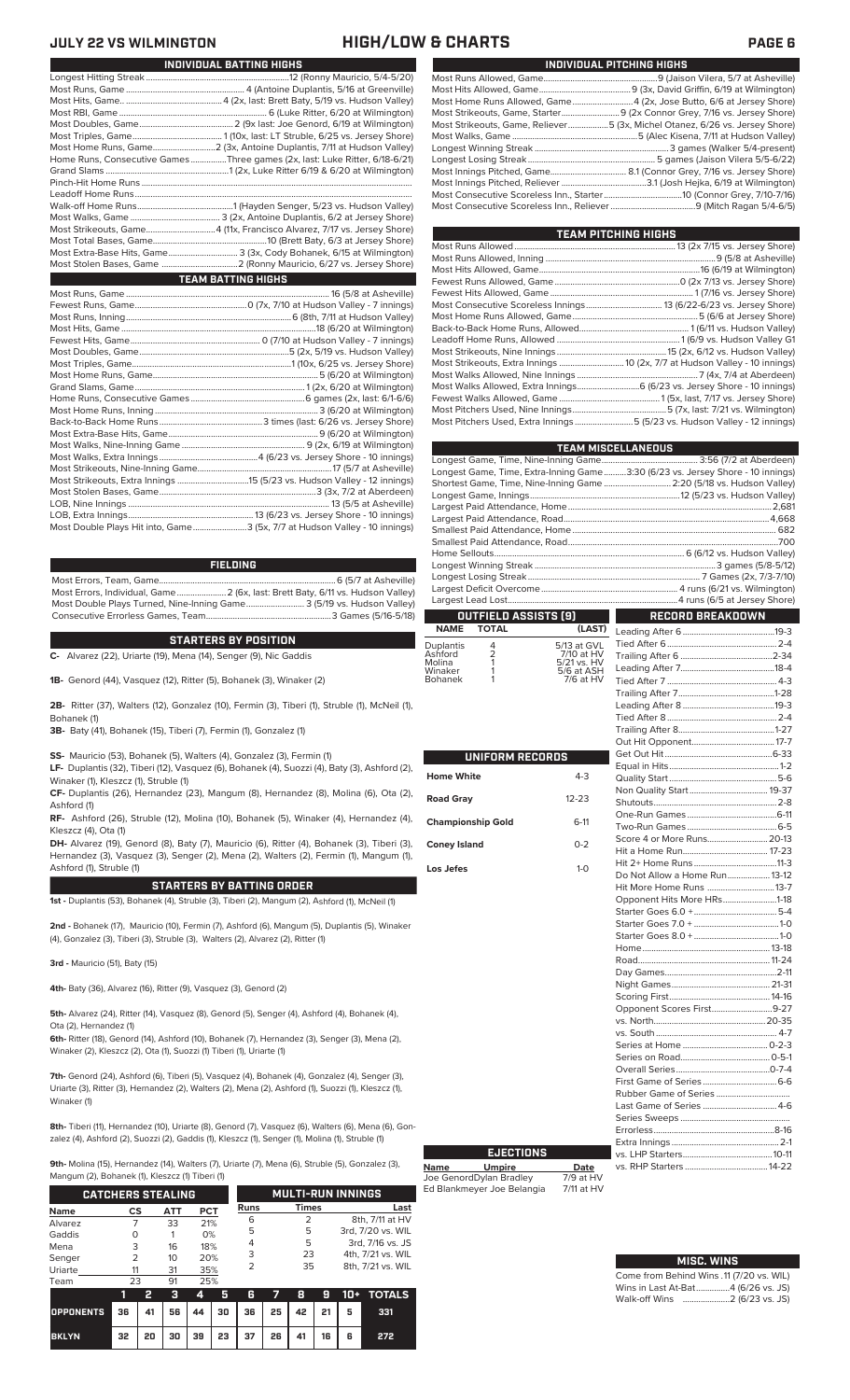## **JULY 22 VS WILMINGTON GAME BY GAME RESULTS**

|--|--|--|

|             | <b>GAME-BY-GAME RESULTS</b> |                      |                |           |               |                   |         |                                                                                     |                               |                         |             |                   |
|-------------|-----------------------------|----------------------|----------------|-----------|---------------|-------------------|---------|-------------------------------------------------------------------------------------|-------------------------------|-------------------------|-------------|-------------------|
| <b>DATE</b> | GM#                         | <b>OPPONENT</b>      | W-L/TIME SCORE |           | <b>RECORD</b> | <b>POSITION</b>   | GA/GB   | <b>WINNING PITCHER</b>                                                              | <b>LOSING PITCHER</b>         | <b>SAVE</b>             | <b>TIME</b> | <b>ATTENDANCE</b> |
| 5/4         | $\mathbf{1}$                | at Asheville         | W              | $8 - 2$   | $1-0$         | T <sub>1st</sub>  | $+1$    | Josh Walker (1-0)                                                                   | Blair Henley (0-1)            |                         | 3:16        | 1,200             |
| 5/5         | $\overline{2}$              | at Asheville         | L              | $6-1$     | $1 - 1$       | T <sub>2</sub> nd | $-1$    | Chandler Casey (1-0)                                                                | Jose Butto (1-0)              |                         | 3:26        | 1,200             |
| 5/6         | 3                           | at Asheville         | L              | $11 - 4$  | $1 - 2$       | T3rd              | $-2$    | Matt Ruppenthal (1-0)                                                               | Oscar Rojas (0-1)             |                         | 3:10        | 1,200             |
| 5/7         | $\overline{4}$              | at Asheville         | L              | $13 - 7$  | $1 - 3$       | T3rd              | $-3$    | R.J. Freure (1-0)                                                                   | Jaison Vilera (0-1)           |                         | 3:44        | 1,200             |
| 5/8         | 5                           | at Asheville         | W              | $16-12$   | $2 - 3$       | T3rd              | $-3$    | Alec Kisena (1-0)                                                                   | Juan Pablo Lopez (1-0)        |                         | 3:52        | 1,200             |
| 5/9         |                             | at Asheville         |                |           |               |                   |         | Cancelled due to non-COVID-related illness                                          |                               |                         |             |                   |
| 5/10        |                             | OFF DAY              |                |           |               |                   |         |                                                                                     |                               |                         |             |                   |
| 5/11        | 6                           | at Greenville        | W              | $6-1$     | $3-3$         | 2 <sub>nd</sub>   | $-2.5$  | Josh Walker (2-0)                                                                   | Jay Groome (0-2)              |                         | 3:00        | 1,995             |
| 5/12        | $\overline{7}$              | at Greenville        | W              | $3-2$     | $4 - 3$       | 2 <sub>nd</sub>   | $-1.5$  | Brian Metoyer (1-0)                                                                 | Yusniel Padron-Artilles (0-2) | Mitch Ragan (1)         | 3:14        | 1,819             |
| 5/13        | 8                           | at Greenville        | L              | $8 - 2$   | $4 - 4$       | 2 <sub>nd</sub>   | $-2.5$  |                                                                                     |                               |                         | 3:21        | 2,485             |
|             |                             |                      |                |           |               |                   |         | Chris Murphy (1-1)                                                                  | Oscar Rojas (0-2)             |                         |             |                   |
| 5/14        | 9                           | at Greenville        | L              | $5-1$     | $4 - 5$       | 4th               | $-2.5$  | Brayan Bello (2-0)                                                                  | Alec Kisena (1-1)             |                         | 2:54        | 2,732             |
| 5/15        | 10                          | at Greenville        | L              | $8 - 4$   | $4-6$         | 4th               | $-3.5$  | Yorvin Pantoja (1-0)                                                                | Brian Metoyer (1-1)           |                         | 2:52        | 2,883             |
| 5/16        | 11                          | at Greenville        | L              | $10-9$    | $4 - 7$       | 4th               | $-3.5$  | Jake Wallace (1-0)                                                                  | Eric Orze (0-1)               |                         | 3:09        | 2,818             |
| 5/17        |                             | OFF DAY              |                |           |               |                   |         |                                                                                     |                               |                         |             |                   |
| 5/18        | 12                          | <b>Hudson Valley</b> | L              | $4 - 3$   | $4 - 8$       | 5th               | -4.5    | Zach Greene (1-1)                                                                   | Andrew Edwards (0-1)          |                         | 2:29        | 1,315             |
| 5/19        | 13                          | <b>Hudson Valley</b> | W              | 14-0      | $5-8$         | 5th               | $-3.5$  | Allan Winans (1-0)                                                                  | Jhony Brito (0-1)             |                         | 3:01        | 810               |
| 5/20        | 14                          | <b>Hudson Valley</b> | L              | $6-1$     | 5-9           | 5th               | $-3.5$  | Luis Medina (2-0)                                                                   | Jaison Vilera (0-2)           |                         | 2:42        | 682               |
| 5/21        | 15                          | <b>Hudson Valley</b> | W              | 4-1       | $6-9$         | 5th               | $-3.5$  | Josh Walker (3-0)                                                                   | Josh Maciejewski (2-1)        | Eric Orze (1)           | 2:33        | 998               |
| 5/22        | 16                          | <b>Hudson Valley</b> | L              | $5-3$     | $6-10$        | 5th               | $-4.5$  | Ken Waldichuk (1-0)                                                                 | Cam Opp (0-1)                 |                         | 3:14        | 1,624             |
| 5/23        | 17                          | <b>Hudson Valley</b> | W              | $6-5(12)$ | $7 - 10$      | 5th               | $-3.5$  | Josh Hejka (1-0)                                                                    | Zach Greene (1-2)             |                         | 3:24        | 1,261             |
| 5/24        |                             | OFF DAY              |                |           |               |                   |         |                                                                                     |                               |                         |             |                   |
| 5/25        | 18                          | Aberdeen             | г              | $8-1$     | $7 - 11$      | 5th               | $-4.5$  | Drew Rom (2-0)                                                                      | Oscar Rojas (0-3)             |                         | 2:52        | 861               |
| 5/26        | 19                          | Aberdeen             |                |           |               |                   |         | 5/26 game postponed due to rain, makeup scheduled for doubleheader 5/27             |                               |                         |             |                   |
| 5/27        | 19                          | Aberdeen             | г              | $6-2(7)$  | $7-12$        | 5th               | $-5.5$  | Grayson Rodriguez (3-0)                                                             | Jaison Vilera (0-3)           |                         | 2:14        |                   |
|             | 20                          | Aberdeen             | г              | $10-1(7)$ | $7-13$        | 5th               | $-6.5$  | Morgan McSweeney (2-0)                                                              | Cam Opp (0-2)                 |                         | 2:37        | 926               |
| 5/28        | 21                          | Aberdeen             |                |           |               |                   |         | 5/28 game postponed due to rain, makeup scheduled for doubleheader 8/25             |                               |                         |             |                   |
| 5/29        | 21                          | Aberdeen             | г              | $4-1$     | $7-14$        | 5th               | $-7.5$  | <b>Garrett Stallings (3-1)</b>                                                      | Alec Kisena (1-2)             | Connor Gillispie (1)    | 2:52        | 1,509             |
| 5/30        | 22                          | Aberdeen             |                |           |               |                   |         | 5/30 game posted to a later date to be determined                                   |                               |                         |             |                   |
| 5/31        |                             | OFF DAY              |                |           |               |                   |         |                                                                                     |                               |                         |             |                   |
|             |                             |                      |                |           |               |                   |         | MAY [7-14]                                                                          |                               |                         |             |                   |
| 6/1         | 22                          | at Jersey Shore      | W              | $11 - 5$  | $8-14$        | T4th              | $-7.5$  | Jose Butto (1-1)                                                                    | Josh Hendrickson (0-1)        |                         | 3:03        | 2,077             |
| 6/2         | 23                          | at Jersey Shore      | L              | $4-1$     | $8-15$        | 5th               | $-8.5$  | Carlo Reyes (1-0)                                                                   | Justin Lasko (0-1)            | Blake Brown (1)         | 2:44        | 1,591             |
| 6/3         | 24                          | at Jersey Shore      | W              | $6 - 4$   | $9 - 15$      | 4th               | $-8.5$  | Bryce Montes de Oca (1-0)                                                           | Jack Perkins (0-1)            | Brian Metoyer (1)       | 3:15        | 1,473             |
| 6/4         | 25                          | at Jersey Shore      | L              | $5-4(7)$  | $9-16$        | 5th               | $-9.0$  | Aneurys Zabala (2-2)                                                                | Allan Winans (1-1)            |                         | 2:12        | 2,399             |
| 6/5         | 26                          | at Jersey Shore      | L              | $5 - 4$   | $9 - 17$      | 5th               | $-9.0$  | Mike Adams (1-1)                                                                    | Mitch Ragan (0-1)             |                         | 2:36        | 2,122             |
| 6/6         | 27                          | at Jersey Shore      | L              | $11-6$    | $9-18$        | 5th               | $-9.5$  | Nick Lackney (1-0)                                                                  | Jose Butto (1-2)              |                         | 3:31        | 2,041             |
| 6/7         |                             | OFF DAY              |                |           |               |                   |         |                                                                                     |                               |                         |             |                   |
| 6/9         | 28                          | <b>Hudson Valley</b> | L              | $3-2(7)$  | $9-19$        | 5th               | $-10.5$ | Tanner Myatt (1-0)                                                                  | Justin Lasko (0-2)            | Justin Wilson (1)       | 2:22        |                   |
|             | 29                          | <b>Hudson Valley</b> | W              | $5-3(7)$  | 10-19         | 5th               | $-9.5$  | Eric Orze (1-1)                                                                     | Luis Medina (2-1)             | Bryce Montes de Oca (1) | 2:02        | 1,211             |
| 6/10        | 30                          | <b>Hudson Valley</b> | г              | $1 - 0$   | 10-20         | 5th               | $-9.5$  | <b>Barrett Loseke (2-1)</b>                                                         | Cam Opp (0-3)                 | Zach Greene (1)         | 2:37        | 1,396             |
| 6/11        | 31                          | <b>Hudson Valley</b> | г              | $8-0$     | $10 - 21$     | 5th               | $-9.5$  | Ken Waldichuk (2-0)                                                                 | Jaison Vilera (0-4)           |                         | 3:06        | 1,597             |
| 6/12        | 32                          | <b>Hudson Valley</b> | г              | $5-4$     | 10-22         | 5th               | $-9.5$  | <b>Nelson Alvarez (2-0)</b>                                                         | Bryce Montes de Oca (1-1)     | Justin Wilson (2)       | 3:22        | 2,194             |
| 6/13        | 33                          | <b>Hudson Valley</b> | г              | 5-0       | $10 - 23$     | 5th               | $-9.5$  | Hayden Wesneski (1-1)                                                               | Allan Winans (1-2)            |                         | 2:50        | 1,749             |
| 6/14        |                             | OFF DAY              |                |           |               |                   |         |                                                                                     |                               |                         |             |                   |
|             | 34                          |                      |                |           |               |                   |         |                                                                                     |                               |                         |             |                   |
| 6/15        |                             | at Wilmington        | W              | $3-1$     | $11 - 23$     | 5th               | $-8.5$  | Brian Metoyer (2-1)                                                                 | Zach Brzykcy (2-1)            | Andrew Edwards (1)      | 2:21        | 1,188             |
| 6/16        | 35                          | at Wilmington        | L              | $5 - 2$   | $11 - 24$     | 5th               | $-9.5$  | Amos Willingham (1-0)                                                               | Eric Orze (1-2)               | Reid Schaller (3)       | 2:51        | 700               |
| 6/17        | 36                          | at Wilmington        | L              | $8 - 4$   | $11 - 25$     | 5th               | $-10.5$ | Joan Adon (3-1)                                                                     | Alec Kisena (1-3)             |                         | 2:54        | 1,009             |
| 6/18        | 37                          | at Wilmington        | W              | $7 - 5$   | $12 - 25$     | 5th               | $-10$   | Mitch Ragan (1-1)                                                                   | Reid Schaller (1-1)           |                         | 2:52        | 2,565             |
| 6/19        | 38                          | at Wilmington        | L              | $9 - 8$   | 12-26         | 5th               | $-11$   | Christian Vann (2-0)                                                                | Andrew Edwards (0-2)          |                         | 3:26        | 1,899             |
| 6/20        | 39                          | at Wilmington        | W              | $13-1$    | $13 - 26$     | 5th               | $-11$   | Justin Lasko (1-2)                                                                  | Alfonso Hernanndez (0-1)      |                         | 2:44        | 2,722             |
| 6/21        |                             | OFF DAY              |                |           |               |                   |         |                                                                                     |                               |                         |             |                   |
| 6/22        | 40                          | <b>Jersey Shore</b>  | L              | $7-5$     | 13-27         | 5th               | $-12$   | <b>Manuel Silva (1-0)</b>                                                           | Jaison Vilera (0-5)           | Aneurys Zabala (3)      | 3:01        | 2,307             |
| 6/23        | 41                          | <b>Jersey Shore</b>  | W              | 3-2 (10)  | 14-27         | 5th               | $-12$   | Mitch Ragan (2-1)                                                                   | Andrew Brown (2-2)            |                         | 3:30        | 1,595             |
| 6/24        | 42                          | <b>Jersey Shore</b>  | L              | $3-0$     | 14-28         | 5th               | $-13$   | Kevin Gowdy (2-3)                                                                   | Jose Butto (1-3)              | Blake Brown (2)         | 2:52        | 1,906             |
| 6/25        | 43                          | <b>Jersey Shore</b>  | W              | $7 - 2$   | 15-28         | 5th               | $-13$   | Cam Opp (1-3)                                                                       | Jonathan Hughes (2-3)         |                         | 2:44        | 2,194             |
| 6/26        | 44                          | <b>Jersey Shore</b>  | W              | $8-5$     | 16-28         | 5th               | $-13$   | Michel Otanez (1-0)                                                                 | Mark Potter (0-2)             |                         | 3:13        | 2,363             |
| 6/27        | 45                          | <b>Jersey Shore</b>  | г              | $3-0$     | 16-29         | 5th               | $-13$   | Dominic Pipkin (2-0)                                                                | Justin Lasko (1-3)            | Blake Brown (3)         | 2:43        | 2,253             |
| 6/28        |                             | OFF DAY              |                |           |               |                   |         |                                                                                     |                               |                         |             |                   |
| 6/29        | 46                          | at Aberdeen          | L              | $7 - 3$   | 16-30         | 5th               | $-14$   | Garrett Stallings (4-3)                                                             | Alec Kisena (1-4)             | Garrett Farmer (4)      | 2:40        | 1,347             |
| 6/30        | 47                          | at Aberdeen          | L              | $2-1(7)$  | 16-31         | 5th               | $-14.5$ | Clayton McGinness (1-1)                                                             | Jose Butto (1-4)              | Logan Gillaspie (1)     | 1:53        |                   |
|             | 48                          | at Aberdeen          | W              | $7-6(7)$  | 17-31         | 5th               | $-14.5$ | Jaison Vilera (1-5)                                                                 | Kade Strowd (0-2)             | Mitch Ragan (2)         | 2:31        | 2,405             |
|             |                             |                      |                |           |               |                   |         | <b>JUNE [10-17]</b>                                                                 |                               |                         |             |                   |
| 7/1         | 49                          | at Aberdeen          | L              | $2-0(6)$  | 17-32         | 5th               | $-15$   | Drew Rom (5-0)                                                                      | Cam (1-4)                     |                         | 1:50        | 1,077             |
| 7/2         | 50                          | at Aberdeen          | W              | $6 - 5$   | 18-32         | 5th               | $-14$   | Colby Morris (1-0)                                                                  | Connor Gillispie (4-4)        | Bryce Montes de Oca (2) | 3:56        | 2,004             |
| 7/3         | 51                          | at Aberdeen          | L              | $4 - 3$   | 18-33         | 5th               | $-14.5$ | Xavier Moore (1-0)                                                                  | Mitch Ragan (2-2)             |                         | 3:00        | 4,668             |
| 7/4         | 52                          | at Aberdeen          | L              | $7 - 2$   | 18-34         | 5th               | $-15.5$ | Garrett Stallings (5-3)                                                             | Alec Kisena (1-5)             |                         | 2:31        | 3,001             |
| 7/5         |                             | OFF DAY              |                |           |               |                   |         |                                                                                     |                               |                         |             |                   |
| 7/6         | 53                          | at Hudson Valley     | L              | $9 - 7$   | 18-35         | 5th               | $-16.5$ |                                                                                     |                               |                         | 3:15        | 1,687             |
|             |                             |                      |                |           |               | 5th               | $-17.5$ | Charlie Ruegger (4-4)                                                               | Bryce Montes de Oca (1-2)     | Derek Craft (2)         |             |                   |
| 7/7<br>7/8  | 54                          | at Hudson Valley     | L              | $3-2(10)$ | 18-36         |                   |         | Barrett Loseke (3-1)<br>Game postponed due to rain, doubleheader scheduled for 7/10 | Josh Hejka (1-1)              |                         | 2:55        | 2,688             |
|             | 55                          | at Hudson Valley     | 7:05 p.m.      |           |               |                   |         |                                                                                     |                               |                         |             |                   |
| 7/9         | 55                          | at Hudson Valley     | L              | $6 - 4$   | 18-37         | 5th               | $-18.5$ | Jhony Brito (3-3)                                                                   | Cam Opp (1-5)                 |                         | 3:06        | 3,896             |
| 7/10        | 56                          | at Hudson Valley     | L              | $7-1(7)$  | 18-38         | 5th               | $-19.5$ | Mitch Spence (3-1)                                                                  | Connor Grey (0-1)             |                         | 2:22        |                   |
|             | 57                          | at Hudson Valley     | L              | $5-0(7)$  | 18-39         | 5th               | $-20.5$ | Nick Ernst (4-0)                                                                    | Justin Lasko (1-4)            |                         | 2:03        | 3,111             |
| 7/11        |                             | 58 at Hudson Valley  | W              | $10-3$    | 19-39         | 5th               | $-19.5$ | Josh Hejka (2-1)                                                                    | Shawn Semple (3-1)            |                         | 3:20        | 2,892             |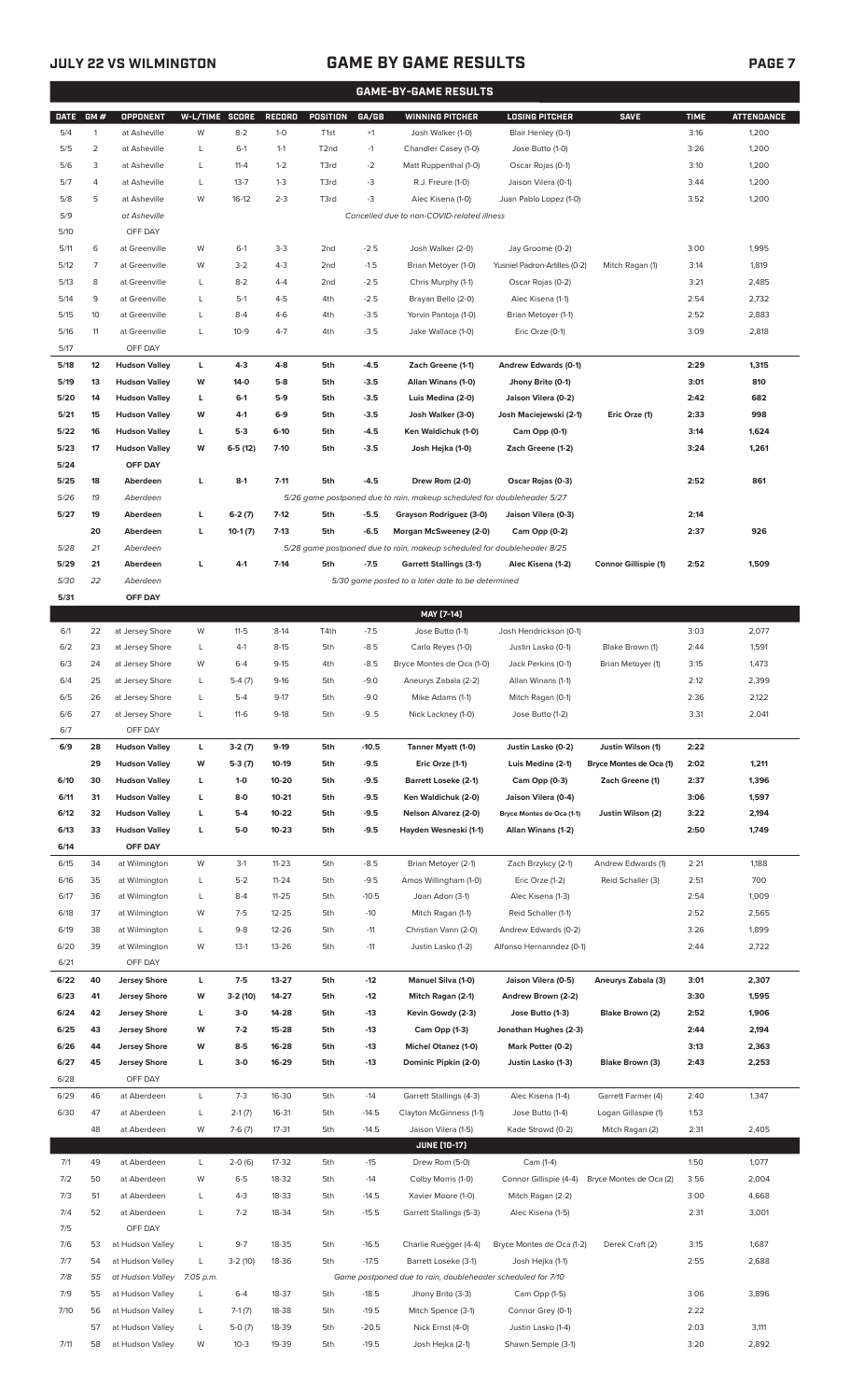# **JULY 22 VS WILMINGTON GAME-BY-GAME PAGE 8**

| <b>DATE</b>  | GM#        | OPPONENT                                     | W-L/TIME SCORE         |                | RECORD         | <b>POSITION</b> | GA/GB   | <b>WINNING PITCHER</b>                     | <b>LOSING PITCHER</b>               | <b>SAVE</b>                      | <b>TIME</b>  | <b>ATTENDANCE</b> |
|--------------|------------|----------------------------------------------|------------------------|----------------|----------------|-----------------|---------|--------------------------------------------|-------------------------------------|----------------------------------|--------------|-------------------|
| 7/12         |            | OFF DAY                                      |                        |                |                |                 |         |                                            |                                     |                                  |              |                   |
| 7/13         | 59         | <b>Jersey Shore</b>                          | W                      | $1-0$          | 20-39          | 5th             | $-19.5$ | <b>Michel Otanez (2-0)</b>                 | Blake Brown (0-1)                   |                                  | 2:34         | 2,681             |
| 7/14         | 60         | <b>Jersey Shore</b>                          | L                      | $3-2$          | 20-40          | 5th             | $-19.5$ | Carlo Reyes (2-1)                          | Andrew Edwards (0-3)                |                                  | 3:13         | 1,898             |
| 7/15         | 61         | <b>Jersey Shore</b>                          | г                      | $13 - 3$       | 20-41          | 5th             | $-19$   | Dominic Popkin (4-1)                       | Cam Opp (1-6)                       | Aiden Anderson (2)               | 3:24         | 1,595             |
| 7/16         | 62         | <b>Jersey Shore</b>                          | W                      | $6-1$          | 21-41          | 5th             | $-19$   | Connor Grey (1-1)                          | Tom Sutera (0-1)                    |                                  | 2:50         | 1,949             |
| 7/17         | 63         | <b>Jersey Shore</b>                          | W                      | $6-1$          | 22-41          | 5th             | -19     | Justin Lasko (2-4)                         | Kevin Gowdy (3-5)                   |                                  | 2:56         | 2,422             |
| 7/18         | 64         | <b>Jersey Shore</b><br>OFF DAY               | L                      | $7-1$          | 22-42          | 5th             | $-20$   | Carlo Reyes (3-1)                          | Alec Kisena (1-6)                   | Tyler Burch (3)                  | 2:52         | 1,570             |
| 7/19         | 65         |                                              | W                      |                |                |                 | $-20$   |                                            |                                     |                                  |              | 1,086             |
| 7/20<br>7/21 | 66         | Wilmington<br>Wilmington                     | W                      | $8-6$<br>$5-3$ | 23-42<br>24-42 | 5th<br>5th      | $-20$   | Jaison Vilera (2-5)<br>Willy Taveras (1-0) | Evan Lee (1-3)<br>Kyle Hinton (0-1) | Hejka<br>Bryce Montes de Oca (3) | 3:18<br>2:53 | 1,456             |
| 7/22         | 67         | Wilmington                                   | 7:00 p.m.              |                |                |                 |         |                                            |                                     |                                  |              |                   |
| 7/23         | 68         | Wilmington                                   | 7:00 p.m.              |                |                |                 |         |                                            |                                     |                                  |              |                   |
| 7/24         | 69         | Wilmington                                   | 6:00 p.m.              |                |                |                 |         |                                            |                                     |                                  |              |                   |
| 7/25         | 70         | Wilmington                                   | 4:00 p.m.              |                |                |                 |         |                                            |                                     |                                  |              |                   |
| 7/26         |            | OFF DAY                                      |                        |                |                |                 |         |                                            |                                     |                                  |              |                   |
| 7/27         | 71         | at Jersey Shore                              | 7:05 p.m.              |                |                |                 |         |                                            |                                     |                                  |              |                   |
| 7/28         | 72         | at Jersey Shore                              | 7:05 p.m.              |                |                |                 |         |                                            |                                     |                                  |              |                   |
| 7/29         | 73         | at Jersey Shore                              | 7:05 p.m.              |                |                |                 |         |                                            |                                     |                                  |              |                   |
| 7/30         | 74         | at Jersey Shore                              | 7:05 p.m.              |                |                |                 |         |                                            |                                     |                                  |              |                   |
| 7/31         | 75         | at Jersey Shore                              | 7:05 p.m.              |                |                |                 |         |                                            |                                     |                                  |              |                   |
|              |            |                                              |                        |                |                |                 |         | <b>JULY [6-11]</b>                         |                                     |                                  |              |                   |
| 8/1          | 76         | at Jersey Shore                              | 1:05 p.m.              |                |                |                 |         |                                            |                                     |                                  |              |                   |
| 8/2          |            | OFF DAY                                      |                        |                |                |                 |         |                                            |                                     |                                  |              |                   |
| 8/3<br>8/4   | 77<br>78   | <b>Hudson Valley</b><br><b>Hudson Valley</b> | 7:00 p.m.<br>7:00 p.m. |                |                |                 |         |                                            |                                     |                                  |              |                   |
| 8/5          | 79         | <b>Hudson Valley</b>                         | 7:00 p.m.              |                |                |                 |         |                                            |                                     |                                  |              |                   |
| 8/6          | 80         | <b>Hudson Valley</b>                         | 7:00 p.m.              |                |                |                 |         |                                            |                                     |                                  |              |                   |
| 8/7          | 81         | <b>Hudson Valley</b>                         | 6:00 p.m.              |                |                |                 |         |                                            |                                     |                                  |              |                   |
| 8/8          | 82         | <b>Hudson Valley</b>                         | 4:00 p.m.              |                |                |                 |         |                                            |                                     |                                  |              |                   |
| 8/9          |            | OFF DAY                                      |                        |                |                |                 |         |                                            |                                     |                                  |              |                   |
| 8/10         | 83         | at Wilmington                                | 7:05 p.m.              |                |                |                 |         |                                            |                                     |                                  |              |                   |
| 8/11         | 84         | at Wilmington                                | 7:05 p.m.              |                |                |                 |         |                                            |                                     |                                  |              |                   |
| 8/12         | 85         | at Wilmington                                | 7:05 p.m.              |                |                |                 |         |                                            |                                     |                                  |              |                   |
| 8/13         | 86         | at Wilmington                                | 7:05 p.m.              |                |                |                 |         |                                            |                                     |                                  |              |                   |
| 8/14         | 87         | at Wilmington                                | 6:05 p.m.              |                |                |                 |         |                                            |                                     |                                  |              |                   |
| 8/15<br>8/16 | 88         | at Wilmington<br>OFF DAY                     | 1:05 p.m.              |                |                |                 |         |                                            |                                     |                                  |              |                   |
| 8/17         | 89         | at Hudson Valley 7:05 p.m.                   |                        |                |                |                 |         |                                            |                                     |                                  |              |                   |
| 8/18         | 90         | at Hudson Valley                             | 7:05 p.m.              |                |                |                 |         |                                            |                                     |                                  |              |                   |
| 8/19         | 91         | at Hudson Valley                             | 7:05 p.m.              |                |                |                 |         |                                            |                                     |                                  |              |                   |
| 8/20         | 92         | at Hudson Valley                             | 7:05 p.m.              |                |                |                 |         |                                            |                                     |                                  |              |                   |
| 8/21         | 93         | at Hudson Valley                             | 6:05 p.m.              |                |                |                 |         |                                            |                                     |                                  |              |                   |
| 8/22         | 94         | at Hudson Valley                             | 4:35 p.m.              |                |                |                 |         |                                            |                                     |                                  |              |                   |
| 8/23         |            | OFF DAY                                      |                        |                |                |                 |         |                                            |                                     |                                  |              |                   |
| 8/24         | 95         | Aberdeen                                     | 7:00 p.m.              |                |                |                 |         |                                            |                                     |                                  |              |                   |
| 8/25         | 96<br>97   | Aberdeen<br>Aberdeen                         | 5:00 p.m.<br>DH        |                |                |                 |         |                                            |                                     |                                  |              |                   |
| 8/26         | 98         | Aberdeen                                     | 7:00 p.m.              |                |                |                 |         |                                            |                                     |                                  |              |                   |
| 8/27         | 99         | Aberdeen                                     | 7:00 p.m.              |                |                |                 |         |                                            |                                     |                                  |              |                   |
| 8/28         | 100        | Aberdeen                                     | 6:00 p.m.              |                |                |                 |         |                                            |                                     |                                  |              |                   |
| 8/29         | 101        | Aberdeen                                     | 4:00 p.m.              |                |                |                 |         |                                            |                                     |                                  |              |                   |
| 8/30         |            | OFF DAY                                      |                        |                |                |                 |         |                                            |                                     |                                  |              |                   |
| 8/31         | 102        | Wilmington                                   | 6:30 p.m.              |                |                |                 |         |                                            |                                     |                                  |              |                   |
|              |            |                                              |                        |                |                |                 |         | AUGUST (0-0)                               |                                     |                                  |              |                   |
| 9/1          | 103        | Wilmington                                   | 7:00 p.m.              |                |                |                 |         |                                            |                                     |                                  |              |                   |
| 9/2          | 104<br>105 | Wilmington                                   | 7:00 p.m.              |                |                |                 |         |                                            |                                     |                                  |              |                   |
| 9/3<br>9/4   | 106        | Wilmington<br>Wilmington                     | 7:00 p.m.<br>6:00 p.m. |                |                |                 |         |                                            |                                     |                                  |              |                   |
| 9/5          | 107        | Wilmington                                   | 4:00 p.m.              |                |                |                 |         |                                            |                                     |                                  |              |                   |
| 9/6          |            | OFF DAY                                      |                        |                |                |                 |         |                                            |                                     |                                  |              |                   |
| 9/7          | 108        | at Hudson Valley                             | 7:05 p.m.              |                |                |                 |         |                                            |                                     |                                  |              |                   |
| 9/8          | 109        | at Hudson Valley                             | 7:05 p.m.              |                |                |                 |         |                                            |                                     |                                  |              |                   |
| 9/9          | 110        | at Hudson Valley                             | 7:05 p.m.              |                |                |                 |         |                                            |                                     |                                  |              |                   |
| 9/10         | 111        | at Hudson Valley                             | 7:05 p.m.              |                |                |                 |         |                                            |                                     |                                  |              |                   |
| 9/11         | 112        | at Hudson Valley                             | 6:05 p.m.              |                |                |                 |         |                                            |                                     |                                  |              |                   |
| 9/12         | 113        | at Hudson Valley                             | 4:35 p.m.              |                |                |                 |         |                                            |                                     |                                  |              |                   |
| 9/13<br>9/14 |            | OFF DAY                                      |                        |                |                |                 |         |                                            |                                     |                                  |              |                   |
| 9/15         | 114<br>115 | <b>Jersey Shore</b><br><b>Jersey Shore</b>   | 7:00 p.m.<br>7:00 p.m. |                |                |                 |         |                                            |                                     |                                  |              |                   |
| 9/16         | 116        | <b>Jersey Shore</b>                          | 7:00 p.m.              |                |                |                 |         |                                            |                                     |                                  |              |                   |
| 9/17         | 117        | <b>Jersey Shore</b>                          | 7:00 p.m.              |                |                |                 |         |                                            |                                     |                                  |              |                   |
| 9/18         | 118        | <b>Jersey Shore</b>                          | 4:00 p.m.              |                |                |                 |         |                                            |                                     |                                  |              |                   |
| 9/19         | 119        | <b>Jersey Shore</b>                          | 1:00 p.m.              |                |                |                 |         |                                            |                                     |                                  |              |                   |

**SEPTEMBER (0-0)**